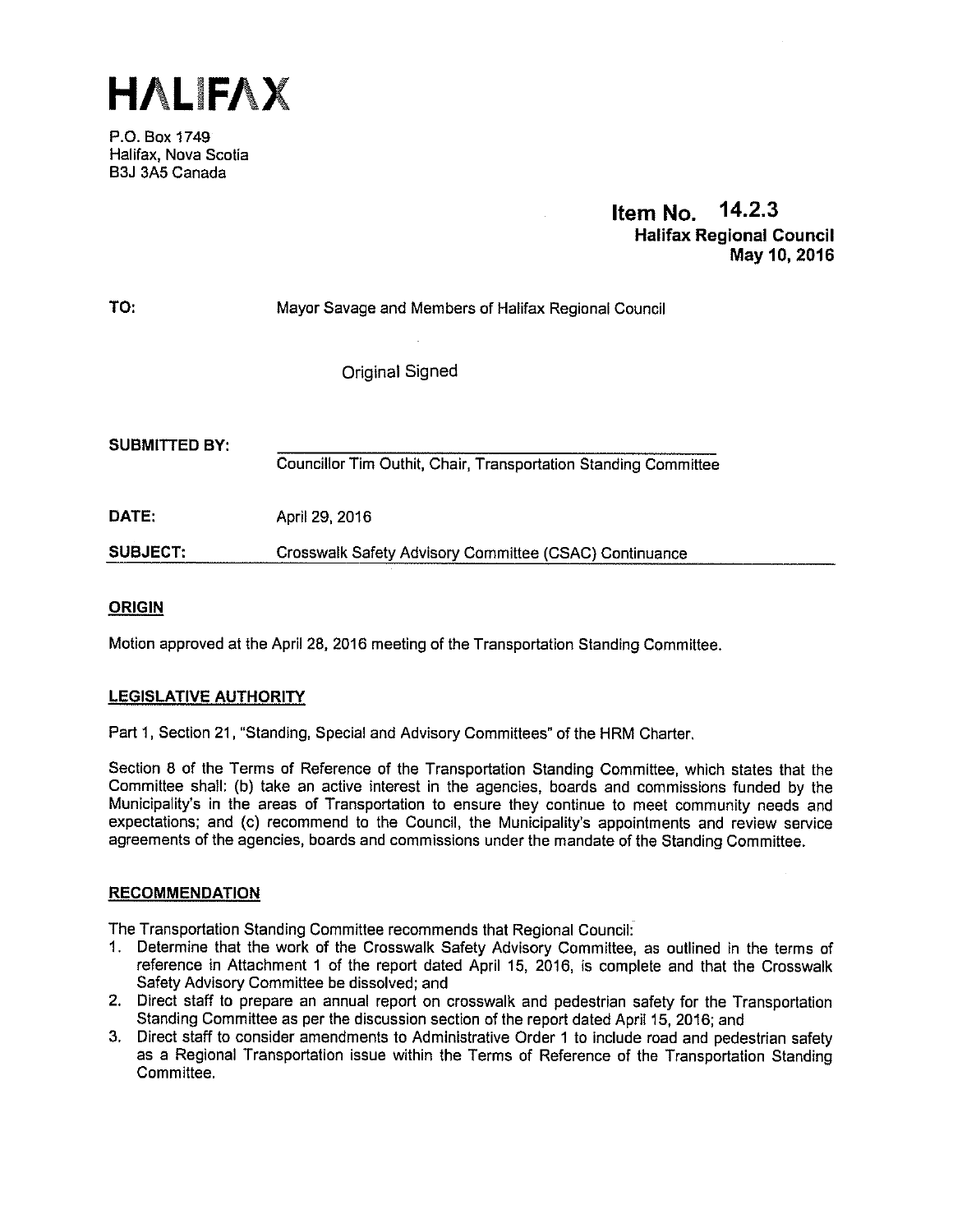#### **BACKGROUND/DISCUSSION**

At the April 28, <sup>2016</sup> meeting of the Transportation Standing Committee the Committee received <sup>a</sup> staff recommendation report dated April 15, 2016.

<sup>A</sup> brief discussion ensued, with Committee Members advising that there was <sup>a</sup> robust discussion of the matter at the March 31, <sup>2016</sup> meeting of the Crosswalk Safety Advisory Committee (CSAC). It was emphasized that, should Regional Council approve the recommendation, this should not diminish the importance of the work that was initiated by CSAC. The Standing Committee passed <sup>a</sup> motion approving the staff recommendation.

#### FINANCIAL IMPLICATIONS

As outlined in the attached staff report dated April 15, <sup>2016</sup>

#### RISK CONSIDERATION

None identified.

### COMMUNITY ENGAGEMENT

The Transportation Standing Committee meetings are open to public attendance, <sup>a</sup> live webcast is provided of the meeting, and members of the public are invited to address the Committee for up to five minutes at the end of each meeting during the Public Participation portion of the meeting. The agenda, reports, and minutes of the Transportation Standing Committee are posted on Halifax.ca.

### ENVIRONMENTAL IMPLICATIONS

None identified.

#### **ALTERNATIVES**

The Standing Committee did not provide alternatives. Alternatives are identified in the staff report dated April 15, 2016.

### **ATTACHMENTS**

Attachment 1 - Staff report dated April 15, 2016

A copy of this report can be obtained online at http://www.halifax.ca/council/agendasc/cagenda.php then choose the appropriate meeting date, or by contacting the Office of the Municipal Clerk at 902.490.4210, or Fax 902.490.4208.

Report Prepared by: Cathy Collett, Legislative Assistant 902.490.6517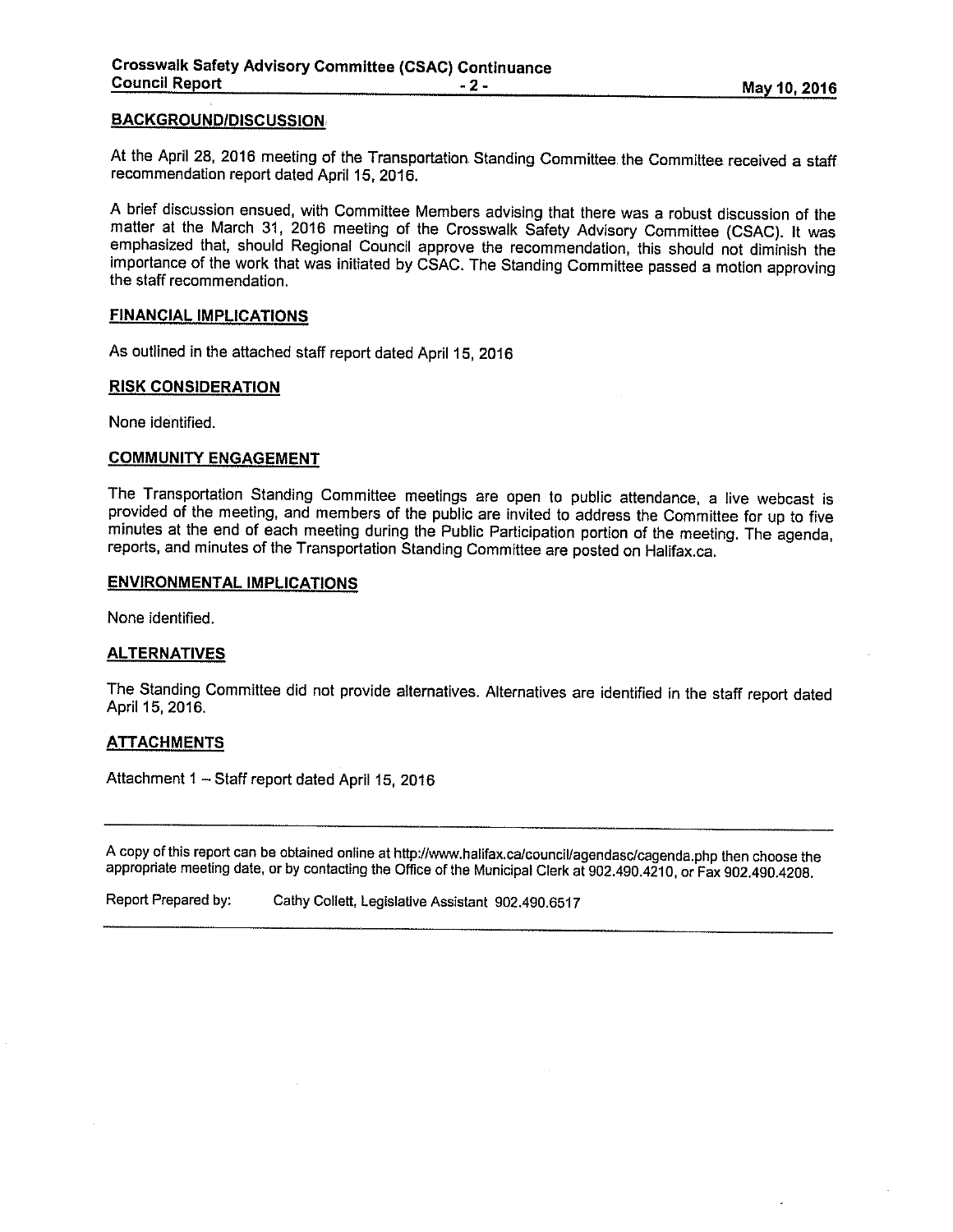

P.O. Box 1749 Halifax, Nova Scotia B3J 3A5 Canada

# **Attachment 1 Transportation Standing Committee April 28, 2016**

### **TO:** Chair and Members of Transportation Standing Committee

| <b>SUBMITTED BY:</b> | <b>Original Signed</b>                                        |
|----------------------|---------------------------------------------------------------|
|                      | John Traves, Q.C. Acting Chief Administrative Officer         |
| <b>DATE:</b>         | April 15, 2016                                                |
| <b>SUBJECT:</b>      | <b>Crosswalk Safety Advisory Committee (CSAC) Continuance</b> |

#### **ORIGIN**

At the January 21, 2016 meeting of the Transportation Standing Committee, the following motion was put and passed under item No. 15.1 (see Attachment 3 for details):

THAT the Transportation Standing Committee request a report reviewing the status of the Crosswalk Safety Advisory Committee.

### **LEGISLATIVE AUTHORITY**

Section 8 of the Terms of Reference of the Transportation Standing Committee, which states that the Committee shall: (b) take an active interest in the agencies, boards and commissions funded by the Municipality's [*sic*] in the areas of Transportation to ensure they continue to meet community needs and expectations; and (c) recommend to the Council, the Municipality's appointments and review service agreements of the agencies, boards and commissions under the mandate of the Standing Committee.

Section 14 of the Terms of Reference of the Transportation Standing Committee, which identifies the Crosswalk Safety Advisory Committee as an advisory committee to the Transportation Standing Committee.

Part 1, Section 21, "Standing, Special and Advisory Committees" of the HRM Charter.

### **RECOMMENDATION**

That the Transportation Standing Committee recommend that Regional Council:

- 1. Determine that the work of the Crosswalk Safety Advisory Committee, as outlined in the terms of reference in Attachment 1 of this report, is complete and that the Crosswalk Safety Advisory Committee be dissolved; and
- 2. Direct staff to prepare an annual report on crosswalk and pedestrian safety for the Transportation Standing Committee as per the discussion section of this report; and
- 3. Direct staff to consider amendments to Administrative Order 1 to include road and pedestrian safety as a Regional Transportation issue within the Terms of Reference of the Transportation Standing Committee.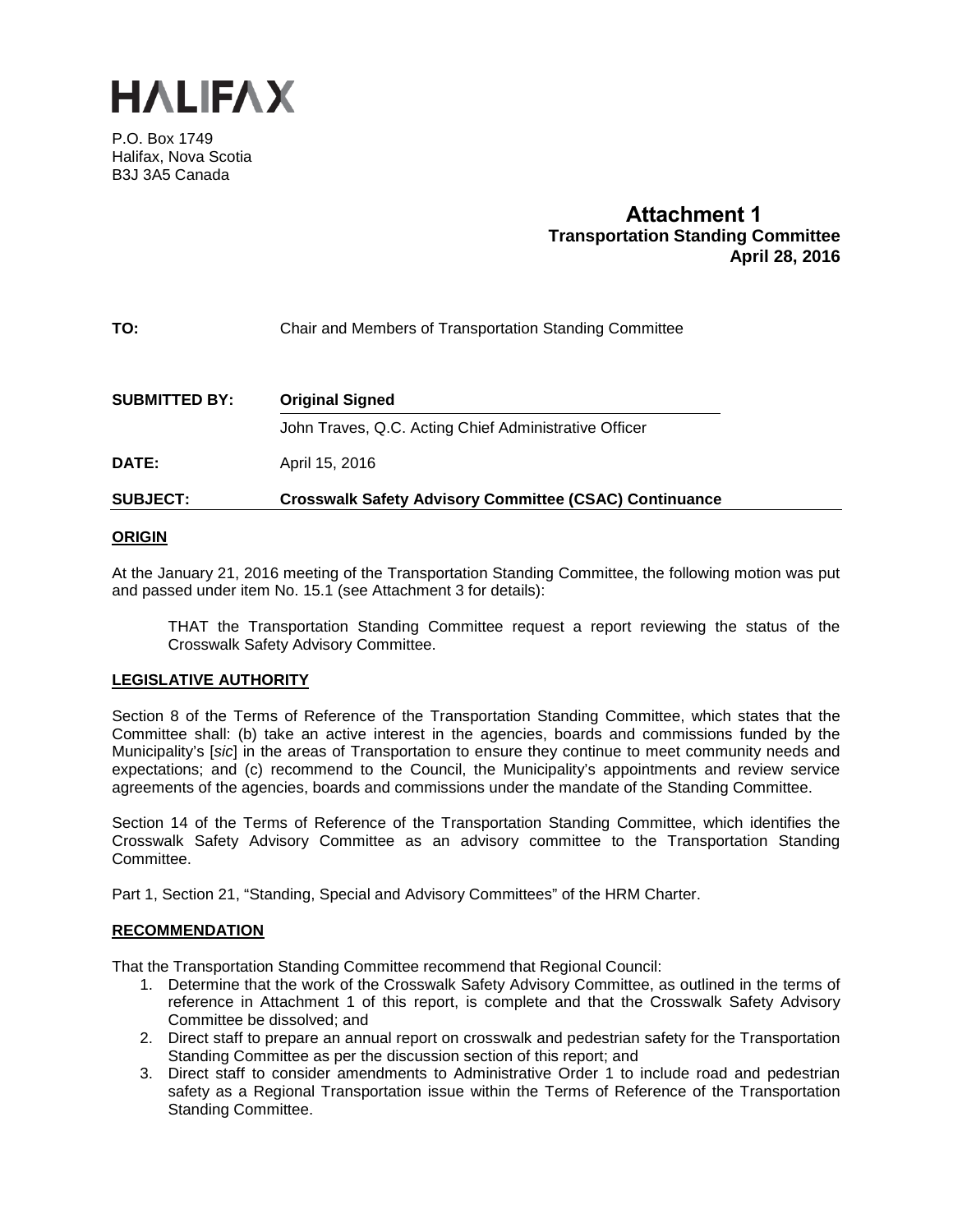### **BACKGROUND**

The following is a high level overview respecting the Crosswalk Safety Advisory Committee:

- January 29, 2013, Regional Council directs staff to prepare a report regarding the creation of a Crosswalk Safety Advisory Committee
- March 5, 2013, Regional Council creates the Crosswalk Safety Advisory Committee and approves its Terms of Reference
- May 23, 2013 Crosswalk Safety Advisory Committee inaugural meeting
- March 4, 2014, Regional Council approves the Crosswalk Safety Advisory Committee Work Plan
- March 18, 2014, Regional Council approves the 2014/2015 Pedestrian Safety Action Plan
- August 5, 2014, Regional Council approves the Crosswalk Safety Work Plan goals and associated action items as key inputs for Pedestrian Safety Action Plan
- February 3, 2015, Regional Council approves the 2015/2016 Pedestrian Safety Action Plan
- October 22, 2015, Transportation Standing Committee forwards CSAC recommendations regarding the 2016/2017 Pedestrian Safety Action Plan to staff

On January 29, 2013, Regional Council approved the following motion under agenda item 11.3:

THAT Halifax Regional Council direct staff to provide a report which:

- 1. Prior to the end of fiscal 2012-2013, to provide an interim report that:
	- Provides the current understanding of how HRM focuses and performs on all factors related to pedestrian safety – HRM engineering, public education, law enforcement, public engagement and evaluation;
	- Identifies HRM pedestrian safety statistics and how HRM statistics compare relative to other municipalities; and
	- Identifies a short-term HRM action plan to address pedestrian safety and any impacts on the 2013-2014 budget.

2. During fiscal 2013-2014, to develop and present for consideration by Halifax Regional Council, a long-term comprehensive pedestrian safety action plan to help ensure, and to be seen as ensuring, overall pedestrian safety for HRM residents based on:

- The analysis of factors which may be contributing to pedestrian accidents;
- Provides options considering both process and organization structure that focuses on engineering, education, enforcement, public engagement, such as a Crosswalk Safety Advisory Committee, overall evaluation, policy and legislation, interagency/departmental coordination and cooperation elements;
- Provides a mechanism for continuous reporting and evaluation of the foregoing; and
- Identifies ongoing budget impacts to the proposed action plan.

In response to the above resolution Regional Council, at its meeting of March 5, 2013, created the Crosswalk Safety Advisory Committee (CSAC) as an advisory body to the Transportation Standing Committee (TSC) and established its terms of reference (See Attachment 1). The Committee's mandate was to provide a forum for the public to provide input and advice respecting pedestrian safety when using crosswalks. In addition, the Committee was also tasked to develop a report, containing action plans to improve safety of pedestrians using crosswalks.

### *Crosswalk Safety Work Plan*

In 2013 the CSAC met eight times, three of which were dedicated to work plan sessions facilitated by HRM Volunteer Services staff. These meetings consisted of facilitated discussion, presentations and consultation with stakeholders, and review of stakeholder and resident correspondence. An action plan was created out of the information and feedback gained from this consultation. The Committee work plan consisted of six goals or themes outlining specific actions required to be completed in order to achieve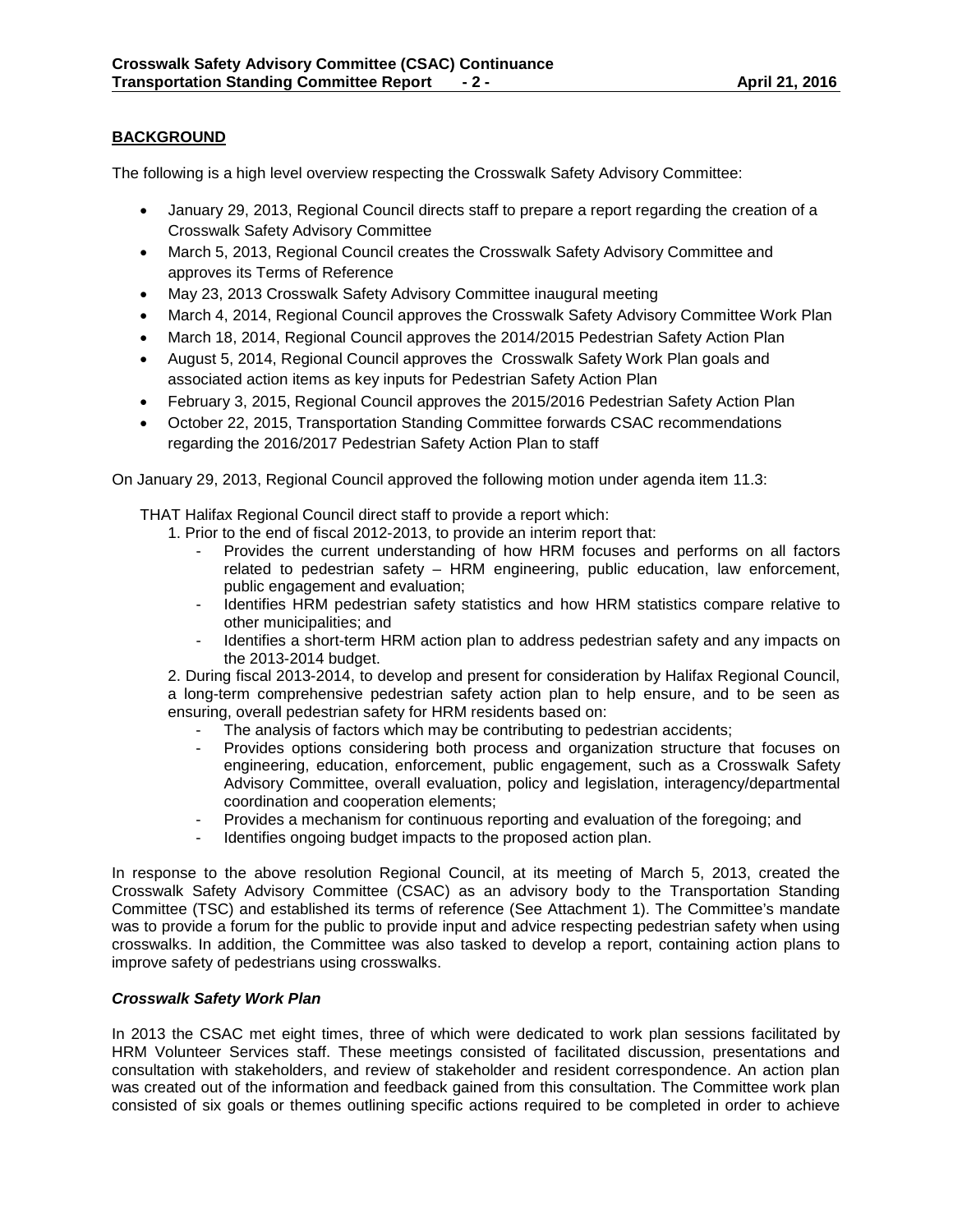each goal. It was anticipated that the work plan would run parallel to the staff driven Pedestrian Safety Action Plan.

On March 4, 2014, Regional Council approved the TSC recommendation to forward the work plan, attached to the January 30, 2014 CSAC report, to staff for analysis, budget implications, and implementation through successive iterations of the Pedestrian Safety Action Plan.

#### *Pedestrian Safety Action Plan Development*

To respond to the concerns brought forward by the January 29, 2013 resolution, staff worked with the CSAC and the input provided in these interactions lead to the creation of the 2014/2015 Pedestrian Safety Action Plan. While the 2014/2015 Pedestrian Safety Action Plan was created by staff, and the Crosswalk Safety Work Plan by the CSAC, the documents were drafted in parallel.

The Pedestrian Safety Action Plan is a review of measures taken to promote pedestrian safety and an assessment of the recurring challenges to the safety of pedestrians in HRM. This plan helps staff determine what action to take in the subsequent year to achieve the greatest impact on the issues impeding pedestrian safety.

Traffic Management staff completed a formal review and assessment of each of the goals outlined in the CSAC Work Plan through an information report to TSC at the June 7, 2014 meeting and each subsequent iteration of the Pedestrian Safety Action Plan. In 2016/2017 this work will be carried forward as part of the Road Safety Strategy.

#### *CSAC Meeting Statistics*

In 2013 the momentum of the Committee was high as the Committee served an important role in gathering feedback from the community through presentation, consultation, and the creation of the Committee work plan. In 2014 this momentum continued as the Committee achieved the actions in their work plan and began providing comment and feedback into the staff initiated Pedestrian Safety Action Plan.

In April 2015, the Committee approved to change their meeting frequency from monthly to bimonthly. As the goals and actions contained in the Committee work plan and mandate were completed, the Committee's workload decreased.

One meeting has been held in 2016 to date, as the meeting scheduled for January 28, 2016 was cancelled due to a lack of agenda items. As shown in the following table, from 2013 to 2015 a total of twenty-three meetings were held, resulting in ten motions being forwarded to TSC for their consideration.

| Year | # of<br>meetings<br>held | # of<br>meetings<br>without<br>quorum | # of<br>motions<br>to TSC | Subject of motions to TSC                                                                                                                                                                                           |  |  |  |
|------|--------------------------|---------------------------------------|---------------------------|---------------------------------------------------------------------------------------------------------------------------------------------------------------------------------------------------------------------|--|--|--|
| 2013 | 8                        | $\Omega$                              | 3                         | Amendment to CSAC Terms of Reference; Zebra-striped<br>markings; Support for TRANSED Conference 2018                                                                                                                |  |  |  |
| 2014 | 10                       | 2                                     | 3                         | CSAC Work Plan; Crosswalk Safety Awareness Day<br>sub-committee formation; Crosswalk Safety Awareness<br>Day 2014 plan                                                                                              |  |  |  |
| 2015 |                          | 0                                     | 4                         | penalties for crosswalk<br>Non-monetary<br>infractions;<br>Commercial parking lot standards regarding pedestrian<br>safety; 2016/2017 Pedestrian Safety Action<br>Plan:<br>Crosswalk Safety Awareness Day 2015 plan |  |  |  |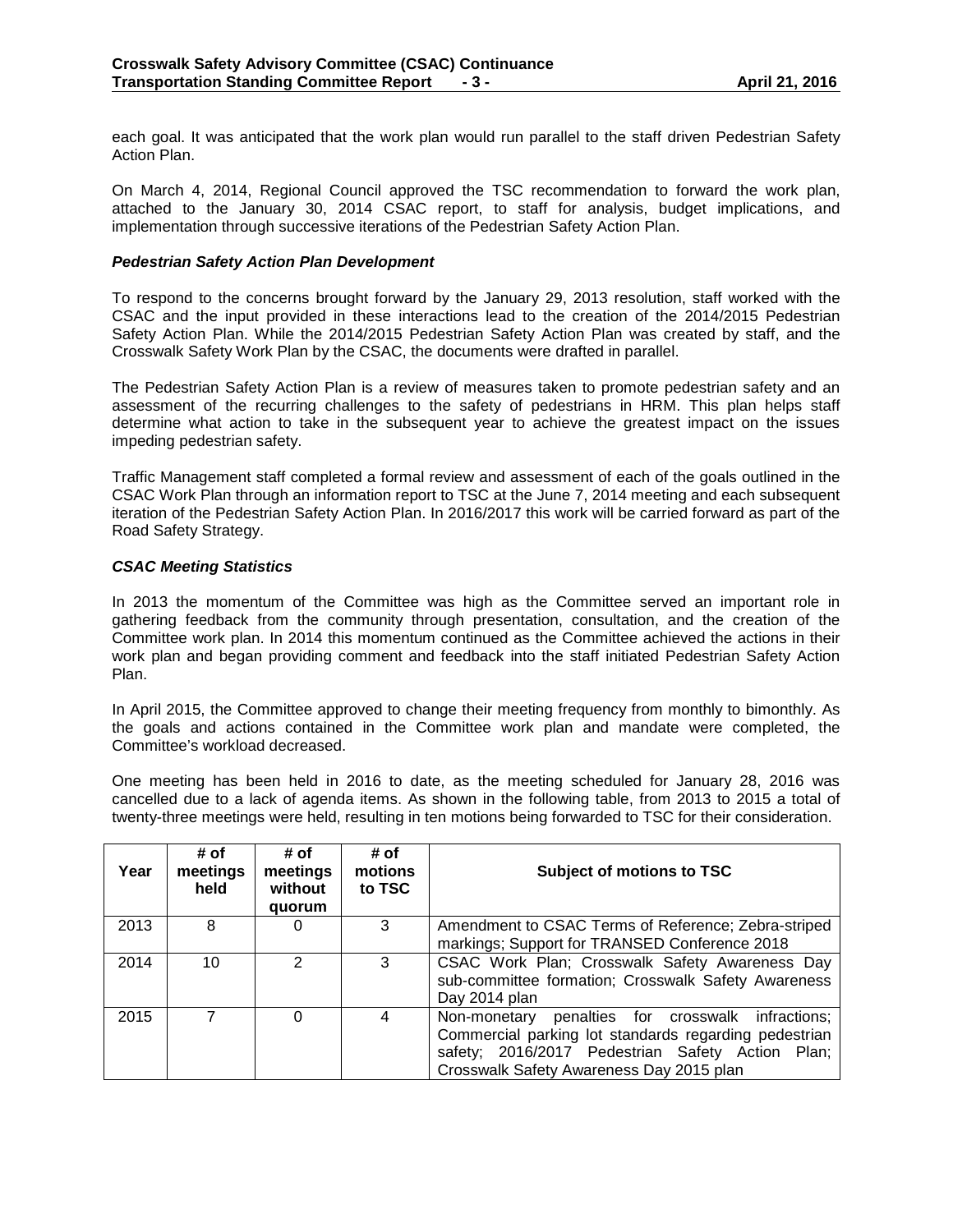There are a number of vacant positions on CSAC. The terms of reference sets out two positions for transportation professionals; however, there have been no members in that position since January, 2015. Other vacancies include the representative from the Active Transportation Advisory Committee (vacant since September, 2015) and from the Harbour East Marine Drive Community Council area (vacant since November, 2015). Although these vacancies have been advertised, no applications have been received.

### **DISCUSSION**

In preparation for this report, the Office of the Municipal Clerk conducted an assessment as described in section 8.5 of the HRM Public Appointment Policy. Through this process, staff engaged with Councillors, relevant staff members, and CSAC at its March 31, 2016 meeting. This review has informed the recommendation being provided for consideration by TSC.

The review conducted by the Office of the Municipal Clerk included consultation with members of Council, the Committee, and relevant staff. Consultation with Councillors who have been involved with the Committee provided insight on the role the CSAC has served in bringing attention to pedestrian safety in HRM. Through the consultation process, a concern was expressed that without CSAC, the ability for the public to bring forward matters on pedestrian safety would be removed. However, through the public participation component of the Standing Committee system, concerned residents would be provided with an opportunity to attend and provide feedback, written or verbal, at the Transportation Standing Committee. In addition, to further encourage and solicit regular public input on pedestrian safety, it is recommended that staff be directed to prepare an annual report in the fall to TSC to provide an update on pedestrian safety in HRM and any related accomplishments or issues that have arisen. These reports should highlight the important role pedestrian safety has in HRM and how HRM is continuing to work towards creating safe crosswalks for residents.

Traffic Management Staff have indicated that the CSAC has had significant impact on the development of the Pedestrian Safety Action Plan and, by extension, the forthcoming Road Safety Strategy. Further details are provided below in the section entitled "Impact of the Crosswalk Safety Work Plan and Pedestrian Safety Action Plan."

A suggestion raised through the consultation process was to introduce a crosswalk safety component to the Active Transportation Advisory Committee (ATAC) through an amendment to the Terms of Reference. This has not been recommended, as the focus of each committee is different, and this course of action could impact the ATAC mandate. The mandate of ATAC is to advise TSC on active transportation in HRM, using the Active Transportation Plan as a guide. Though crosswalks and safety are related to active transportation, crosswalk safety is not a core component of the Active Transportation Plan. As per the 2014-19 Halifax Active Transportation Priorities Plan, there are important factors that influence active transportation beyond the scope of the plan, such as traffic safety measures for pedestrians, provincial laws, and regulations. Thus it is not within the scope of the ATAC mandate to advise on crosswalk safety. Rolling CSAC into ATAC would not be cohesive with the work and current mandate of ATAC.

On March 31, 2016 Municipal Clerk staff appeared before the CSAC and had a Joint Review of the work and mandate of the CSAC. The Joint Review involved discussion with Committee members on the accomplishments of the Committee in regards to the mandate and the work of the committee moving forward. The Committee recognised that they have contributed to the development of various pedestrian safety initiatives and the Crosswalk Safety Work Plan, which has provided key input to Traffic Staff. At the Joint Review, the consensus amongst the membership was that the Committee's mandate had been fulfilled and that the conversation of pedestrian safety should continue. It was supported that the conversation of crosswalk and pedestrian safety should occur at TSC in the future. It was understood that the TSC, with its enhanced public participation rules and ability to webcast, will maintain awareness of pedestrian safety. It was suggested that additional wording be added to the TSC mandate to reflect this direction, as addressed in #3 of the staff recommendation.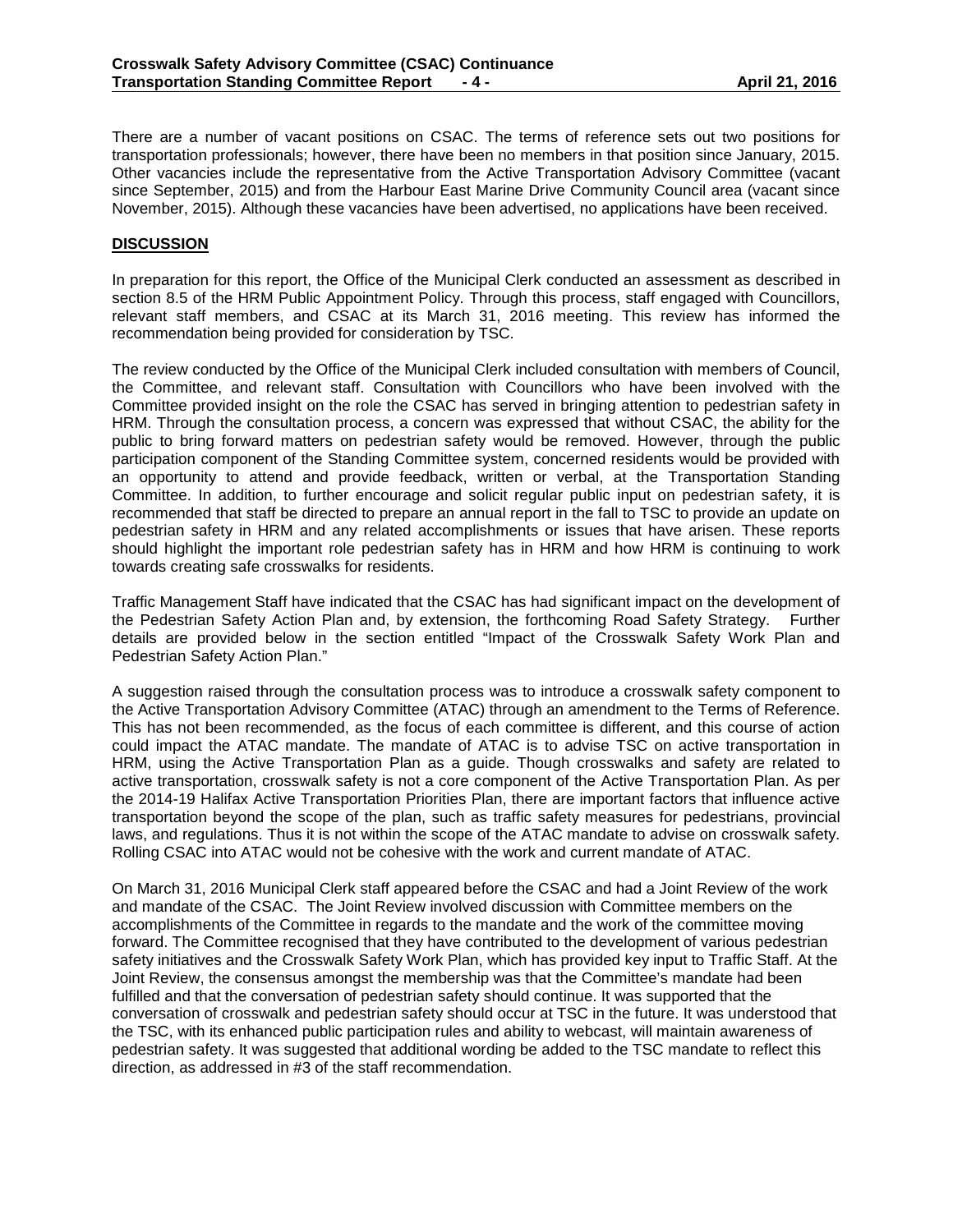A recurring theme throughout the review has been an appreciation of the level of commitment and dedication demonstrated by the Committee and the impact it has had on promoting the advancement of pedestrian safety in HRM.

### *Achieved Mandate*

Based on the results of the consultation process and an analysis of the CSAC Terms of Reference, it is apparent that the Committee has fulfilled its mandate. The first part of the mandate describes that:

"The CSAC will serve as a forum to develop and present input and advice with respect to crosswalks with the objective of improving the safety of pedestrians using crosswalks in HRM."

In regards to this portion of the mandate, the Committee has been very successful. Specifically, the Committee recognized that they have contributed to the improvement of crosswalk safety through collaboration with the Heads Up Halifax campaign on the Crosswalk Safety Awareness Day, Zebra striped markings, support for TRANSED Conference, recommendations on non-monetary penalties for crosswalk infractions, and commercial parking lot standards regarding pedestrian safety.

In 2014, the CSAC approved the annual Crosswalk Safety Awareness Day as a part of the larger Heads Up Halifax campaign to help raise awareness about the responsibility shared by drivers, cyclists, and pedestrians in regards to crosswalk safety. To reach drivers, cyclists, and pedestrians, advertisements were placed on buses, newspapers, billboards and radio, as well campaign decals and promotional items. Each fall, volunteers are dispersed throughout the municipality at high-traffic crosswalks and intersections during the morning commute. Volunteers hold signs and share promotional items including reflective armbands and handouts with crosswalk safety facts. This event has been a great success in increasing public awareness of crosswalk safety for pedestrians, drivers and cyclists. The committee played an important role in providing advice and steering the overall direction of this event.

Additionally, the Committee provided a forum where members developed and presented input on crosswalks from their respective organization or background. The composition of the Committee, which included individuals with various relevant backgrounds, allowed for many perspectives to be considered and the combined contributions of Committee members will continue to inform the work of both staff and the TSC as the municipality moves forward with transportation and infrastructure projects.

The second portion of the CSAC mandate states that:

"The CSAC will develop a report, along with action plans to improve the safety of pedestrians using crosswalks, both marked and unmarked. Issues to be addressed in the report include, but are not limited to

- education,
- enforcement,
- traffic control measures
- standards and consistency

as they relate to crosswalks, including budget implications."

In completing the Crosswalk Safety Work Plan as approved by Council on March 4<sup>th</sup> 2014, the CSAC completed the second part of its mandate. This work plan has been invaluable to Traffic Management staff as detailed below. Updates on the status of each action item identified in the Work Plan has been provided by staff in relation to the yearly Pedestrian Safety Action Plan reports (dated July 9, 2014 and December 22, 2014).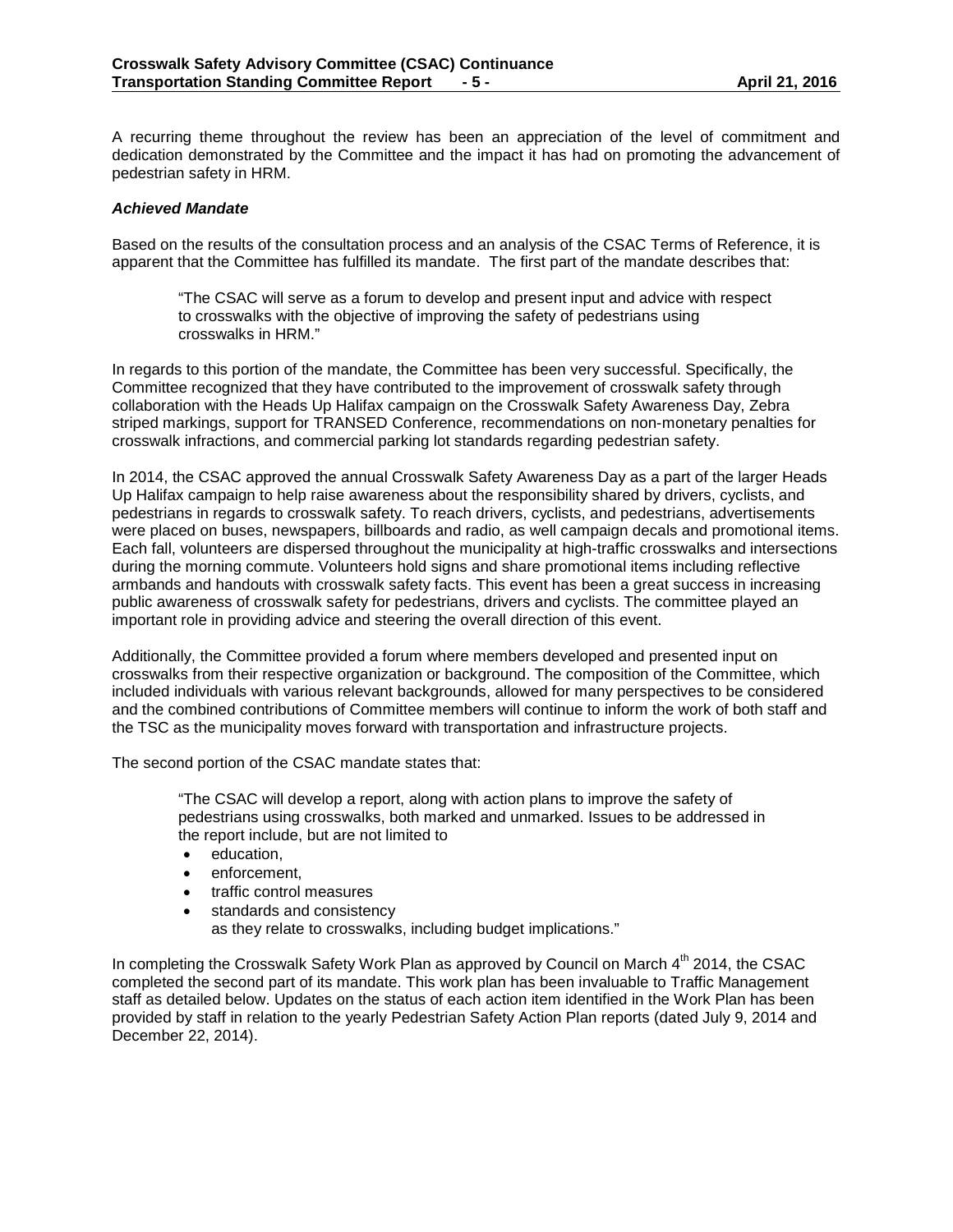### *Impact of the Crosswalk Safety Work Plan and Pedestrian Safety Action Plan*

Recommendations from the Crosswalk Safety Work Plan have resulted in adjustments to existing processes and the establishment of new processes as it relates to interdepartmental and interagency communication and collaboration. Pedestrian safety is now included as a standing item during regular coordination meetings involving engineering and enforcement staff. Design approaches have also been updated to automatically consider and incorporate opportunities to improve pedestrian facilities and crosswalks by including shortened crossings, bump-outs and pedestrian refuge islands wherever possible when designing capital works projects. Most importantly, recommendations from the Crosswalk Safety Work Plan and Pedestrian Safety Action Plan have initiated an on-going focus on data collection, analysis and sharing among various departments (engineering, police and communications), resulting in a more focused approach to identifying and addressing areas of highest need. These practices are now part of the standard procedures of staff.

From the perspective of Halifax Regional Police, the Crosswalk Safety Work Plan has led to: the development of a monthly Vehicle/Pedestrian Collision Report, the addition of two additional crosswalk safety months (for a total of three per year), increased enforcement of all Motor Vehicle Act violations in crosswalk zones including special checks for crosswalks, and participation in the annual Crosswalk Safety Awareness Day. In addition, there is currently work is being done to develop an electronic Motor Vehicle Act form that will allow police to better identify those areas more prone to pedestrian accidents for directed enforcement.

### *Moving forward*

As outlined above, the review of the CSAC indicates that the Committee has fulfilled its mandate. Having achieved its mandate, currently the function served by the CSAC is as a forum for the public to provide input and advice regarding crosswalk safety. Committee members indicated support of this finding and acknowledged that TSC would be an appropriate venue to continue this discussion of pedestrian safety. Since the establishment of CSAC in 2013, there have been changes made to Administrative Order One – The Procedure of the Council Administrative Order that provide additional avenues for the public to engage with the Municipality. One key change has been the addition of a standing "Public Participation" item on Standing Committee agendas, including TSC. As the Administrative Order notes, under section 43. (1) "The Standing Committees shall be the primary forum for public input at the Council." At each meeting, any member of the public may come forward and address the Standing Committee for five minutes on any matter not related to a public hearing or appeal hearing.

Staff recommends that a report on crosswalk and pedestrian safety be presented to TSC on an annual basis. The Office of the Municipal Clerk would publicly advertise, including internet and social media advertising, in advance of the annual report being brought forward to TSC. Official invitations would be sent to relevant individuals to provide an opportunity for input if so desired. These individuals would include, but not be limited to, representatives of Halifax Regional School Board and Halifax Regional Police. The agenda would include an opportunity for a staff presentation as well as public participation. Residents could also choose to provide written correspondence.

Establishing pedestrian safety as an annual TSC agenda item would provide a designated opportunity for public input to be provided directly to the TSC and Traffic Management staff. This direct line of communication would emphasize the importance HRM and Council place on crosswalk safety. Having crosswalk safety as a specific annual item for TSC would also bring focus and attention to the important issue of crosswalk safety and its role with respect to transportation in HRM. As TSC is live web streamed, this would also allow the public at home to watch the debate and public participation on pedestrian safety. It is recommended that this report be brought forward each fall to provide staff with an opportunity to adjust their proposed budget for the following fiscal year accordingly to any public participation or direction from TSC that they receive.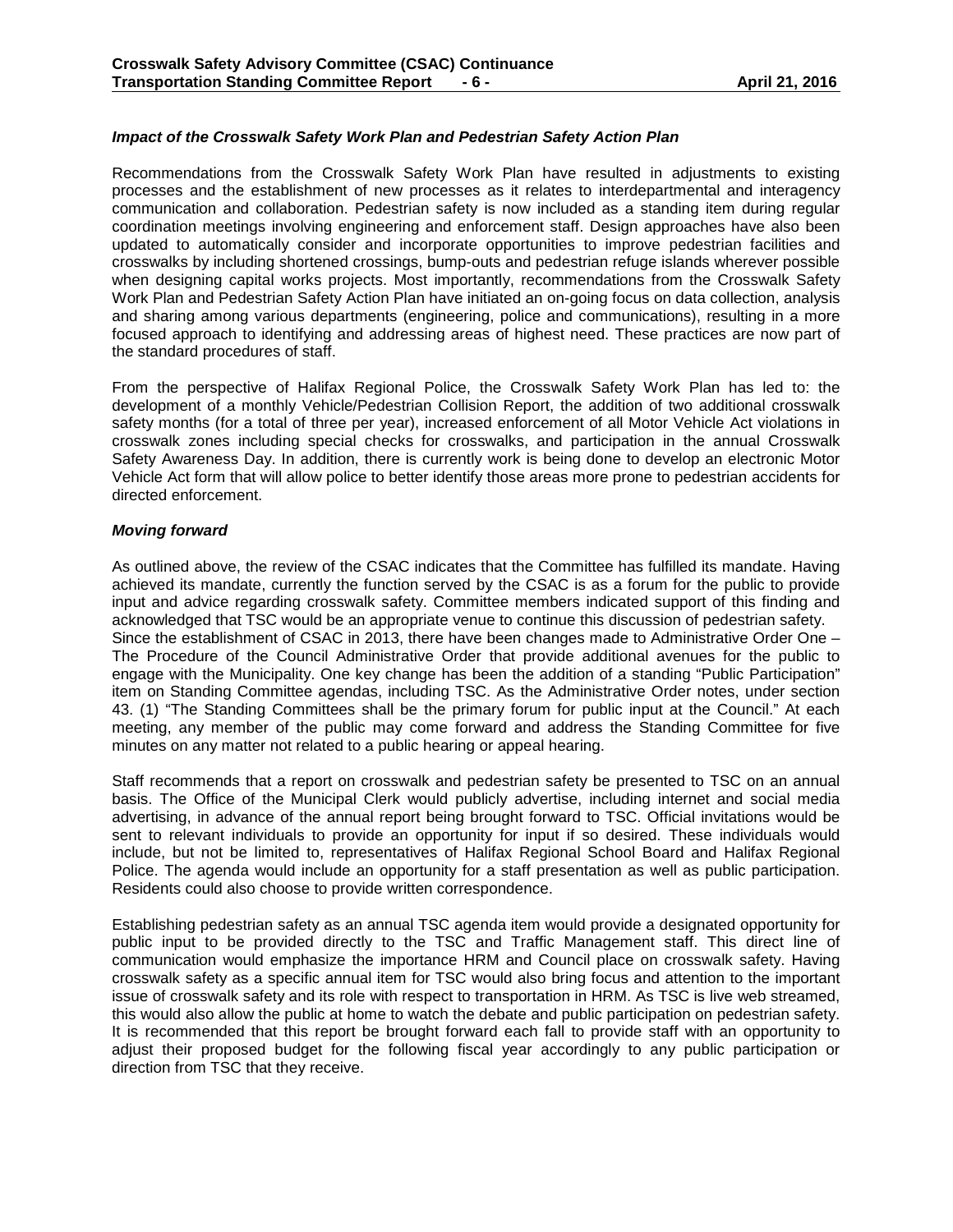A similar process of wrapping up a committee was done for the Youth Advisory Committee in May 2013, once it was determined that the Youth Advisory Committee had achieved its mandate. Council directed staff to continue to engage staff, and to provide bi-annual reports to the Community Planning and Economic Development Standing Committee in regards to youth trends, issues, best practices and actions taken.

Concluding the CSAC would include a closing reception with all committee members and staff liaisons. The purpose of this reception would be to recognise and thank the volunteers who have served on the committee for their time and dedication.

#### *Conclusion*

CSAC has been successful in engaging the public on crosswalk safety and developing the Crosswalk Safety Work Plan, which has helped the Municipality to establish comprehensive pedestrian safety planning. As discussed above, pedestrian safety is an area of ongoing focus for staff as articulated through annual Pedestrian Safety Action Plans. The recommendation of this report to direct staff to provide annual reports directly to TSC would build on this success by establishing an effective way to continue to engage the public on pedestrian safety matters on a regular basis.

Upon consultation with the CSAC at the meeting held on March 31, 2016, it was agreed that the Committee has largely fulfilled its mandate. It is important to recognize the important work that this Committee has done. Staff and councillors commented on the high level of commitment and dedication that Committee members have shown while serving on the Committee. HRM commends Committee members for volunteering their time to serve on the Committee and recognizes the positive impact their work will have on improving crosswalk safety in HRM.

In light of the above discussion, it is staff's view that there is not sufficient basis to recommend the continuance of CSAC as the mandate has been largely fulfilled. As suggested in the Request for Transportation Standing Committee Consideration form, (Attachment 3), and discussed above, staff recommends that outstanding functions of the Committee be served by the Transportation Standing Committee.

### **FINANCIAL IMPLICATIONS**

Should Council choose to conclude the work of the Crosswalk Safety Advisory Committee, there would be limited financial savings to the Municipality. In addition to staff support costs and attention, costs include contracting legislative support (\$225 per meeting), members mileage and meals (as per Council policy), and staff mileage and overtime.

#### **RISK CONSIDERATION**

There are no significant risks associated with the recommendations in this Report. The risks considered rate Low.

To reach this conclusion, consideration was given to operational and financial risks.

### **COMMUNITY ENGAGEMENT**

The Crosswalk Safety Advisory Committee is an advisory committee comprised of three elected officials, three citizens, and one representative each of: the Active Transportation Advisory Committee, the Accessibility Advisory Committee, Halifax Regional School Board, post-secondary education, and the police community. Crosswalk Safety Advisory Committee meetings are open to the public.

The Transportation Standing Committee consists of six members of Regional Council. Meetings and are open to the public, webcasted and include opportunities for public participation.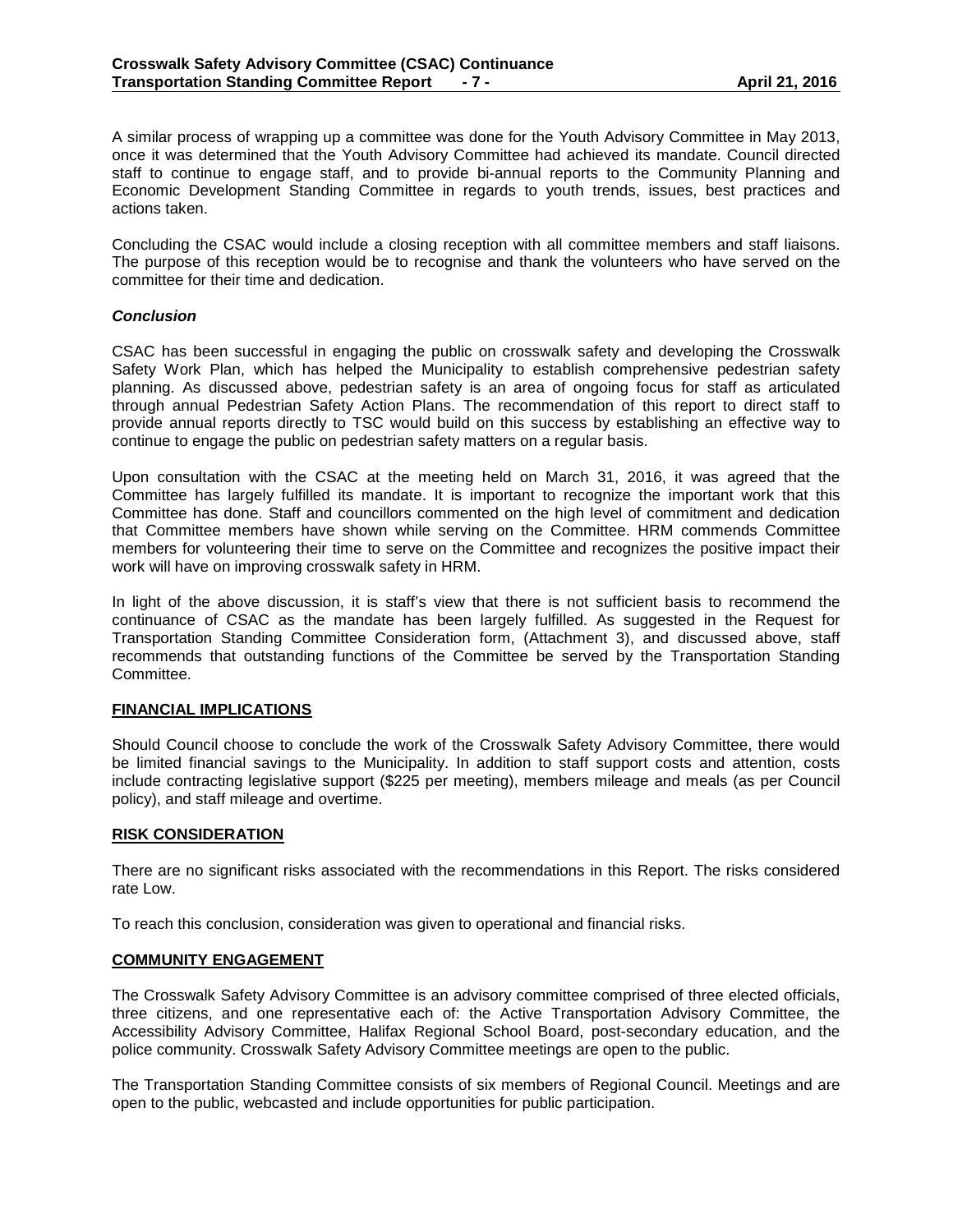### **ENVIRONMENTAL IMPLICATIONS**

There are no immediate environmental implications associated with this report.

### **ALTERNATIVES**

1. The Transportation Standing Committee could recommend Regional Council incorporate the CSAC into the Active Transportation Advisory Committee. In doing this, the ATAC would amend its Terms of Reference to include members who represent crosswalk safety within its composition.

As discussed above, this course of action is not recommended by staff due to an incompatibility between the mandates of CSAC and ATAC.

2. The Transportation Standing Committee could maintain the Crosswalk Safety Advisory Committee as is.

This course of action is not recommended. In staff's view there is not sufficient justification to support the continuance of the Committee. There are a number of ways for the public to provide input and advice on crosswalk safety matters, as outlined in the discussion section of this report.

### **ATTACHMENTS**

| Attachment 1: CSAC Terms of Reference           |
|-------------------------------------------------|
| Attachment 2: CSAC Work Plan                    |
| Attachment 3: TSC motion requesting CSAC review |

A copy of this report can be obtained online at http://www.halifax.ca/commcoun/index.php then choose the appropriate Community Council and meeting date, or by contacting the Office of the Municipal Clerk at 902.490.4210, or Fax 902.490.4208.

\_\_\_\_\_\_\_\_\_\_\_\_\_\_\_\_\_\_\_\_\_\_\_\_\_\_\_\_\_\_\_\_\_\_\_\_\_\_\_\_\_\_\_\_\_\_\_\_\_\_\_\_\_\_\_\_\_\_\_\_\_\_\_\_\_\_\_\_\_\_

| Report Prepared by: | Phoebe Rai, Legislative Assistant, Municipal Clerk's Office, 902.490.6732 and<br>Katie Barnstead, Public Appointments Analyst, Municipal Clerk's Office, 902.490.6483 |
|---------------------|-----------------------------------------------------------------------------------------------------------------------------------------------------------------------|
| Report Reviewed by: | Taso Koutroulakis, P.Eng., PTOE, Manager, Traffic Management, 902.490.4816                                                                                            |
| Report Approved by: | Bruce Zvaniga, Director, Transportation and Public Works, 902.490.4855                                                                                                |
| Report Approved by: | Kevin Arjoon, Municipal Clerk, 902.490.6456                                                                                                                           |

 $\overline{\phantom{a}}$  , and the contribution of the contribution of the contribution of the contribution of the contribution of the contribution of the contribution of the contribution of the contribution of the contribution of the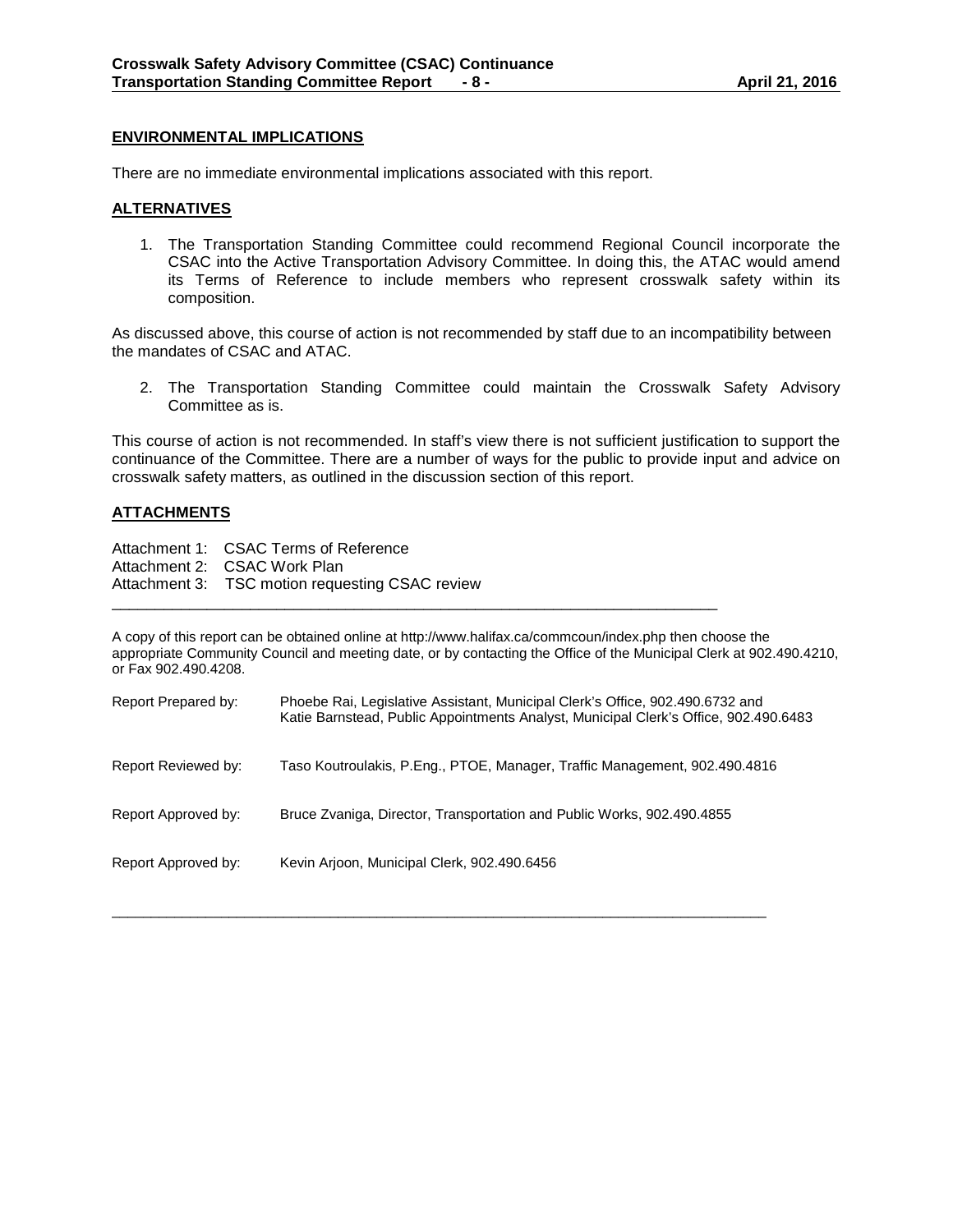### **CROSSWALK SAFETY ADVISORY COMMITTEE Terms of Reference**

### **Purpose**

The purpose of the Crosswalk Safety Advisory Committee (CSAC) exists to develop and present input and advice to the Transportation Standing Committee with respect to crosswalk safety in the Halifax Regional Municipality.

### **Mandate**

The CSAC will serve as a forum to develop and present input and advice with respect to crosswalks with the objective of improving the safety of pedestrians using crosswalks in HRM.

The CSAC will develop a report, along with action plans to improve the safety of pedestrians using crosswalks, both marked and unmarked

Issues to be addressed in the report include, but are not limited to

- education,
- enforcement,
- traffic control measures
- standards and consistency

as they relate to crosswalks, including budget implications.

### **Reporting**

The CSAC reports to the Transportation Standing Committee (TSC). Reports will be presented to the TSC as completed. The TSC will in turn forward approved recommendations to Regional Council.

### **Committee composition**

The CSAC will be comprised of 13 members as follows:

- two (2) transportation professionals (engineers)
- two (2) Councillors from the Transportation Standing Committee
- one (1) Councillor at large
- three (3) citizens one from each Community Council area
- one (1) member of the Active Transportation Advisory Committee
- one (1) representative from the Halifax Regional School Board *or* alternate
	- In accordance with Section 2.3 of the HRM Public Appointment Policy staff representatives are ex‐officio non‐voting members.
- one (1) representative from post-secondary education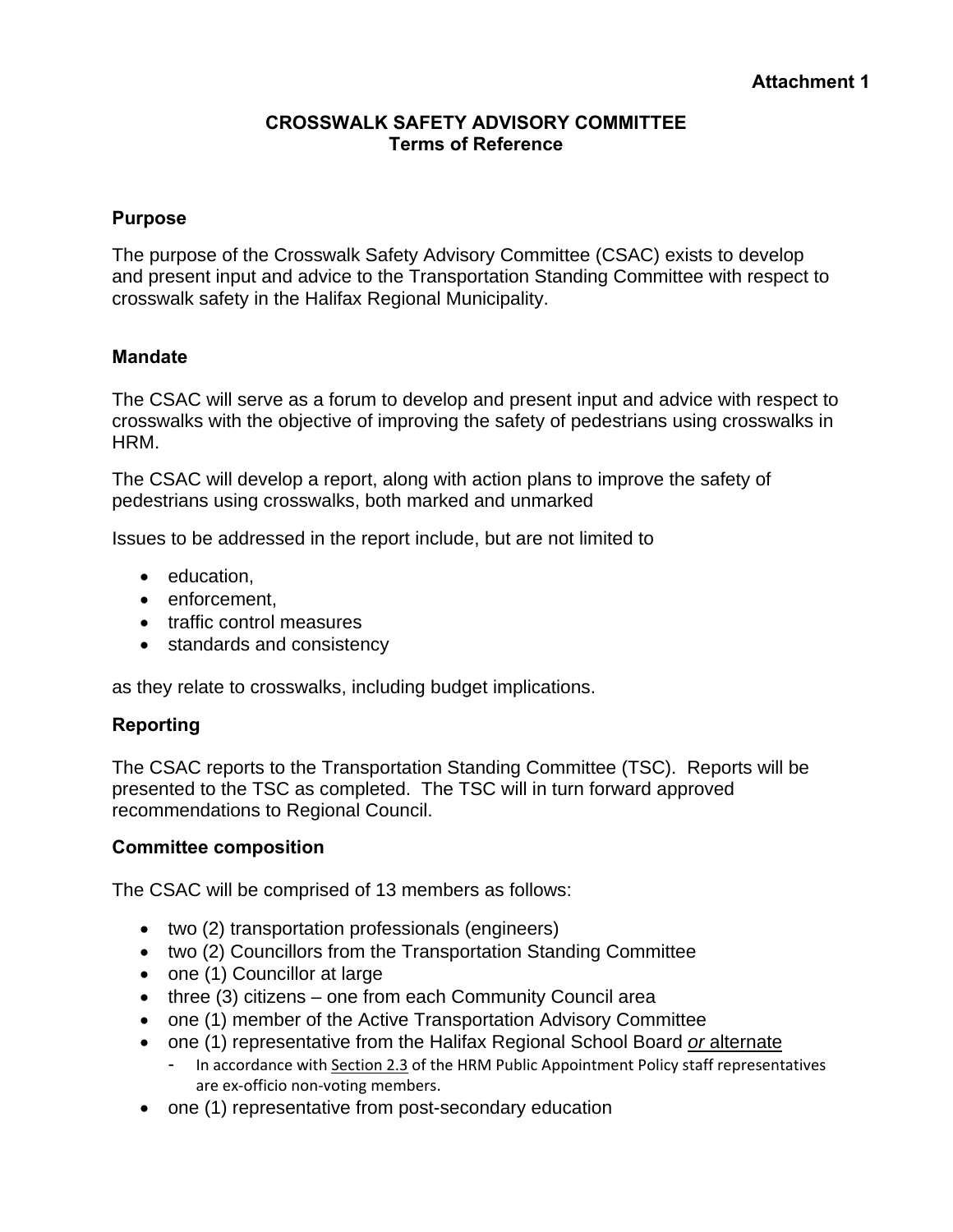- one (1) member of the Accessibility Advisory Committee
- one (1) representative of the police community (HRP or RCMP) *or alternate* 
	- In accordance with Section 2.3 of the HRM Public Appointment Policy staff representatives are ex‐officio non‐voting members.

All Committee members will be expected to commit to the meeting schedule included in these terms of references, some of which will take place in the evening.

Applications for the citizen members will be evaluated based on skills and experience related to crosswalk safety.

# **Appointments**

The Transportation Standing Committee shall be the nominating and appointing body for all members except the three citizens, to be nominated and appointed by the respective Community Councils. Appointments shall be in accordance with the Public Appointment Policy of Regional Council.

# **Governance**

On behalf of Regional Council the Transportation Standing Committee shall provide oversight to the Crosswalk Safety Advisory Board appointments, work plan and other governance matters.

# **Authority**

The CSAC is an advisory committee. Recommendations will be provided to the TSC who will forward those recommendations it accepts to Halifax Regional Council for approval.

# **Officers**

The CSAC shall have a Chair and Vice-chair to be elected from among its members at the first meeting. The Vice-chair shall act as Chair in the absence of the Chair.

# **Staff support**

The Manager of Traffic and Right of Way Services shall be the primary staff liaison to the committee. Additional staff support from police services, Corporate Communications, Design and Construction and Planning and Infrastructure will be made available as needed.

The Clerk's Office will provide meeting and legislative support.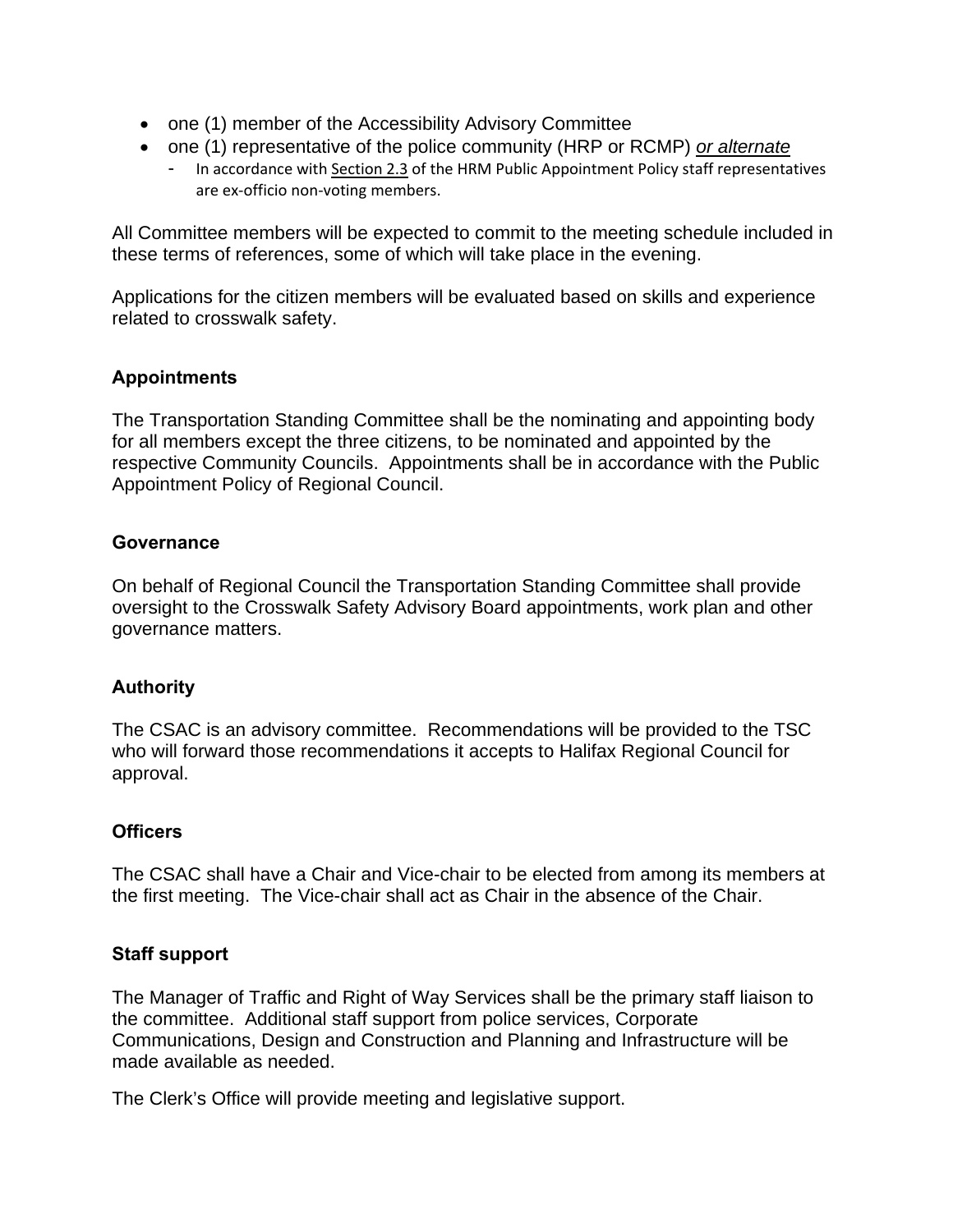### **Meetings**

The Committee shall meet monthly throughout 2013 and no less than quarterly thereafter. Additional meetings may be scheduled at the discretion of the Chair in consultation with the Clerk's Office.

# **Quorum**

The quorum for meetings shall be in accordance with Section 74 of Administrative Order 1 – quorum of Committees.

# **Vacating a position**

A member may vacate their position in accordance with the procedures set out in Section 68 of Administrative Order 1 – Vacating a Position on Committee. Any member who misses three consecutive meetings will be removed from their position. The nominating and appointing Committee/Council will appoint a replacement to any vacated position in a timely manner.

### **Meeting procedure**

HRM Administrative Order 1– Respecting Procedure of Council as it relates to Committee Procedures will govern meetings.

Approved March 5, 2013

Correction April 24, 2014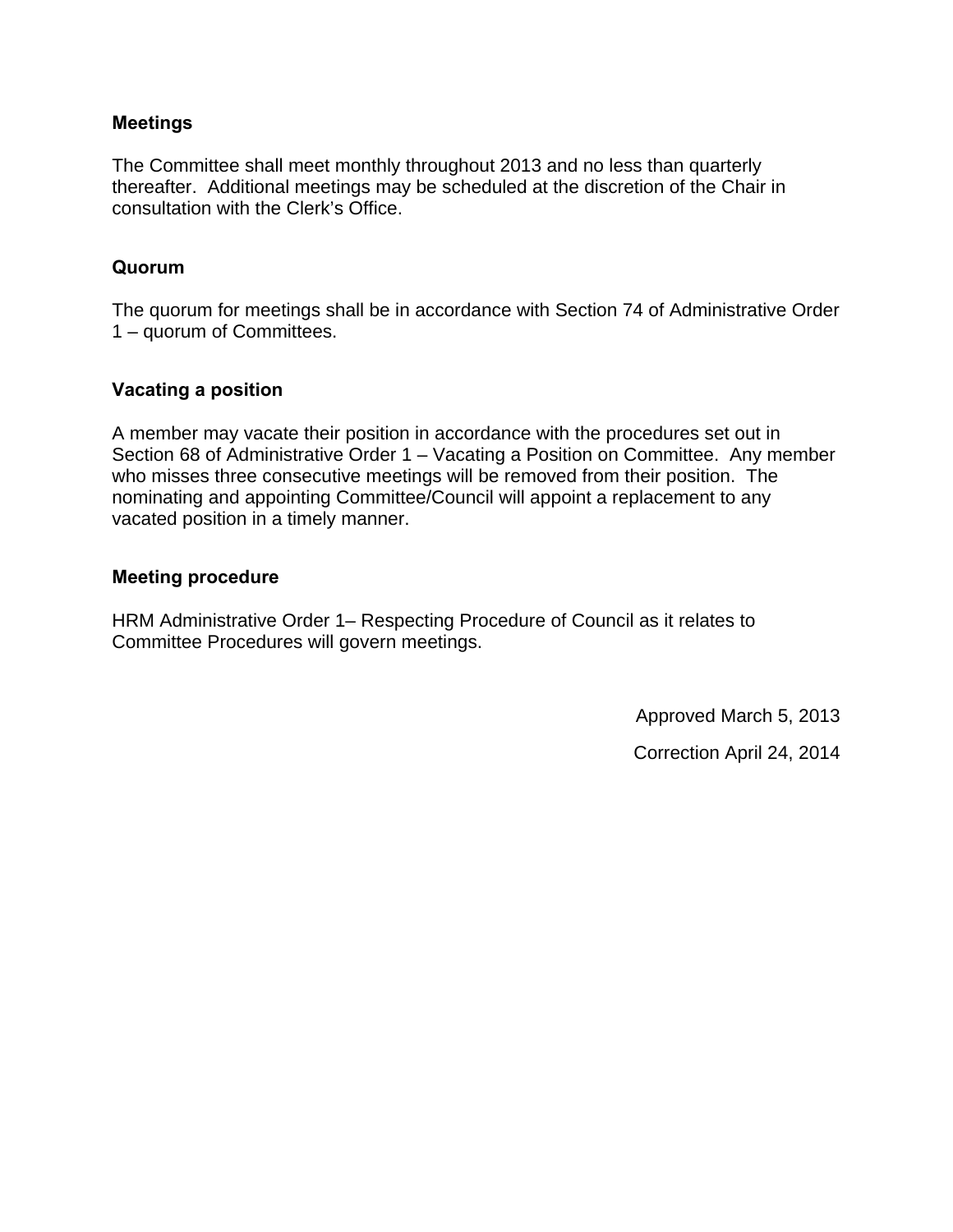# **Crosswalks Safety Advisory Committee Work Plan Goals**

## **1. Education – Educate Public about Crosswalk Safety in HRM & NS**

- Implement a Crosswalk Safety Campaign (e.g. Distractions Kill Campaign month long efforts)
- Create and implement an annual crosswalk safety awareness day campaign (cover marked/unmarked, traffic signals, flashing don't walk signs, awareness of existing crosswalks)
- Education about the installation of zebra markings through a news release
- Identify other organizations that have on-going initiatives and interest in crosswalk safety

## **2. Evaluation and Data – Target Enforcement based on Data/Evidence (location, time of year, days…)**

- Improve data collection by developing partnerships among those already collecting data (HRP, Dal, RCMP, HRM Traffic, SNSMR, NSTIR, HRSB)
- Implement on-going dedication/prioritization of existing resources to be assigned to deal with data collection issue
- Implement a process of data analysis, interpretation and reporting

# **3. Evaluation and Research**

- Research potential programs for community initiative; following which develop and implement a program for community volunteers (e.g. adopt a crosswalk initiative)

### **4. Enforcement – Increase non-monetary penalties**

- Recommend the Province review the Motor Vehicle Act with respect to increasing the non-monetary penalties for pedestrian motor vehicle violations (e.g. increased points, defensive driving course, pedestrian safety course, mandatory driving exam re-writes)
- Increase enforcement of crosswalk legislation at all crosswalks, including targeted enforcement at specific locations and times

# **5. Standards - Appropriate standards in place to reflect differences in local urban/suburban/rural areas**

- Develop a mechanism for more community input through this committee
- Recommend the Province re-define the role of the Traffic Authority to reflect modern transportation reality in HRM
- In consultation with the CSAC revise the warrant system for installing and removing crosswalks to be tailored for urban vs. suburban/rural vs. school situations

# **6. Traffic Control Measures - Improve Traffic Control Measures**

- Use zebra markings at crosswalks (uncontrolled, marked crosswalks)
- Increase efforts of Crosswalk painting maintenance; to review current practices and explore ways to improve services
- Use pedestrian-friendly designs at intersections(such as bump outs make pedestrians more visible at crosswalks)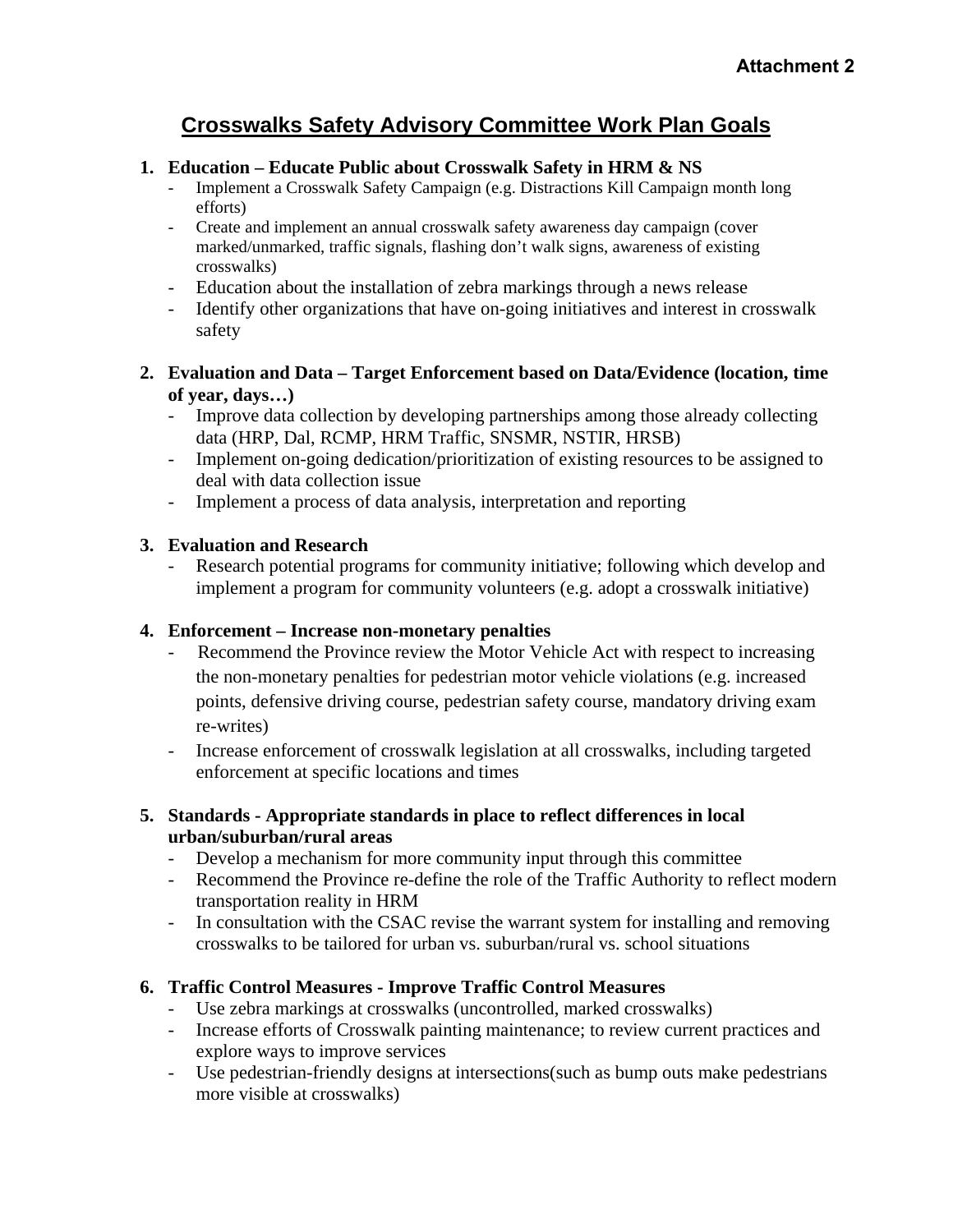- Increase pedestrian-visibility such as identifying poles that block pedestrian at RA5 locations; address pruning of vegetation at crosswalks
- Approving the use of Crosswalk flags in HRM at crosswalks where the community takes on the responsibility of installing and maintaining them
- Installation of reflective tape on all crosswalk sign poles
- Install new signs facing the pedestrian at crosswalks as a pilot at certain sites (e.g. cautioning pedestrians)
- Contingent on Province's decision to decrease speed limits, allow speed reduction on certain streets where deemed necessary
- Increase the use of advanced yield to pedestrian lines when deemed necessary
- Continue to investigate and define use of solar pole flashing beacons to increase additional visibility of crosswalks
- Investigate and define the use of inroad crosswalk signs at appropriate locations
- Recommend to the Province the use of neon coloured signs to identify crosswalks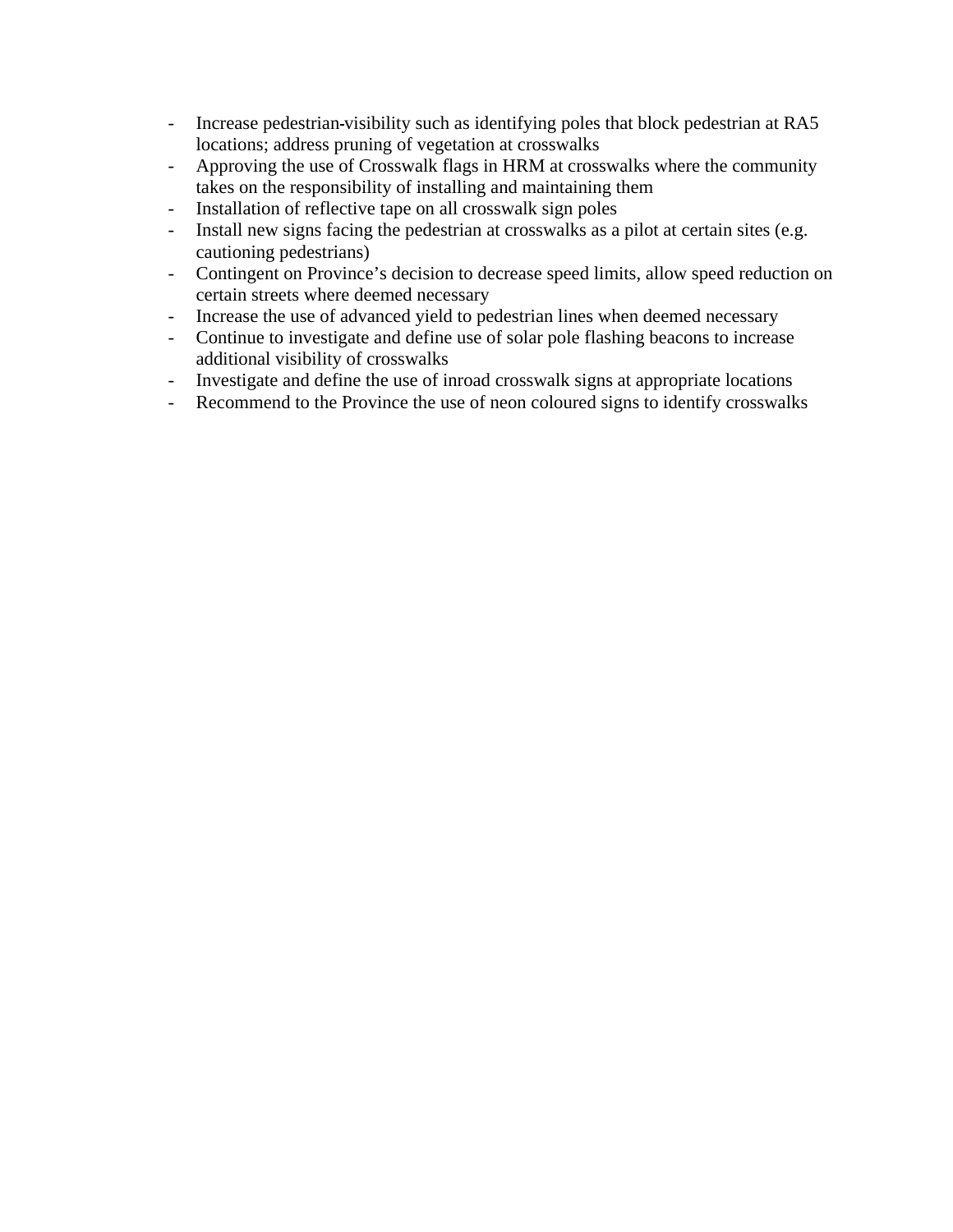# **Goal # 1: Education – Educate Public about Crosswalk Safety in HRM & NS**

| <b>Action</b>                                                                                                  | <b>Person/ Group</b><br><b>Responsible</b>                                            | <b>Resources required other</b><br>service providers,<br>Government, Funds, etc.                                                                                                                                           | <b>Time frame</b>                                                                  | <b>Desired Outcomes</b>                         | <b>Performance Indicators -</b><br>how will you measure your<br>accomplishments |
|----------------------------------------------------------------------------------------------------------------|---------------------------------------------------------------------------------------|----------------------------------------------------------------------------------------------------------------------------------------------------------------------------------------------------------------------------|------------------------------------------------------------------------------------|-------------------------------------------------|---------------------------------------------------------------------------------|
| Implement a Crosswalk Safety<br>Campaign (e.g. Distractions<br>Kill Campaign month long<br>efforts)            | HRM, Province,<br>Corporate<br>Communications                                         | \$40,000 for 1 run (verify cost<br>from report from report of<br>Sept 26 <sup>th</sup> CSAC meeting), 2<br>more, 2 week sessions; one<br>of which to be end of<br>Nov/early Dec, other to be<br>determined at a later date | Fall/Winter 2014                                                                   | Increase awareness                              | Collision data, online survey,<br>media stats                                   |
| Create and implement an<br>annual crosswalk safety<br>awareness day campaign                                   | Sub-committee<br>composed of 2<br>members of CSAC,<br>2 at-large                      | Staff resources, HRM Clerk<br>Media & Social Media, School                                                                                                                                                                 | Sub-committee<br>formed end of<br>March 2014,<br><b>CSAD</b> late<br>November 2014 | Awareness and safety<br>increased               | CSAD takes place, number<br>of people who participate,<br>reduced incidents     |
| (cover marked/unmarked,<br>traffic signals, flashing don't<br>walk signs, awareness of<br>existing crosswalks) | HRM funding from<br>Province,<br>HRP, TPW,<br>Corporate<br>Communications<br>and HRSB | board, but target adults<br>mainly (day cares too), event<br>\$5000-\$10000, HRM staff<br>time                                                                                                                             | End of Nov 2014,<br>2 <sup>nd</sup> last week or so                                |                                                 | Media stats, numbers<br>attending events                                        |
| Education about the<br>installation of zebra markings<br>through a news release                                | HRM, Corporate<br>Communications<br>(work with TPW on<br>timing)                      | <b>HRM</b> staff time                                                                                                                                                                                                      | Early June 2014<br>when zebra<br>crosswalks are<br>painted                         |                                                 | Media stats                                                                     |
| Identify other organizations<br>that have on-going initiatives                                                 | <b>CSAC</b>                                                                           | Volunteer time                                                                                                                                                                                                             | On-going 2014                                                                      | Better collaboration<br>between groups, service | Better information sharing                                                      |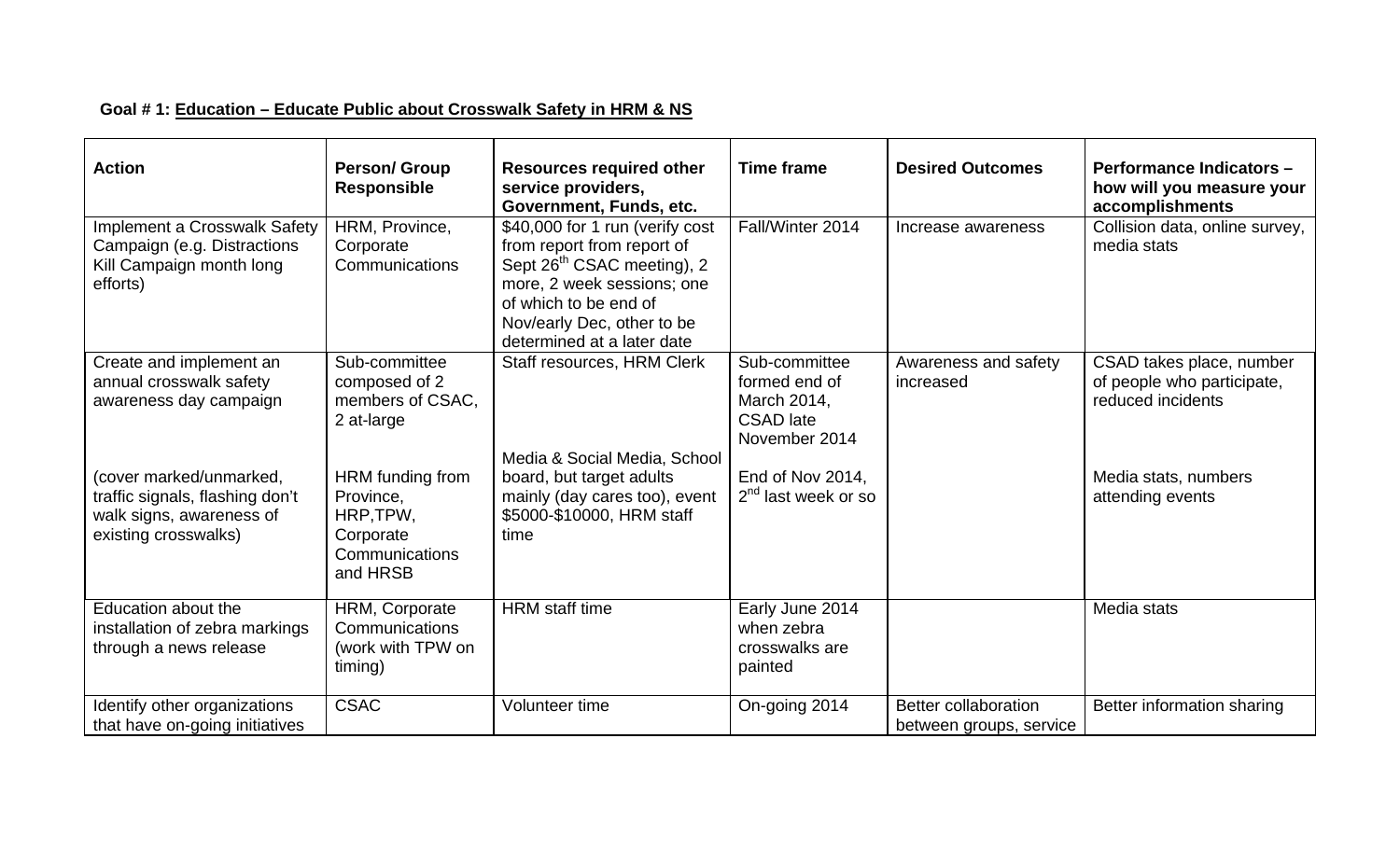| and interest in crosswalk<br>safety |  | providers and HRM<br>departments |  |
|-------------------------------------|--|----------------------------------|--|
|                                     |  |                                  |  |
|                                     |  |                                  |  |

Note: That during the school planning process, Traffic Authority be invited to Site Selection Committee, Boundary Review Committee and School Review Committees' meetings to discuss crosswalk safety.

# **Goal # 2: Evaluation and Data – Target Enforcement based on Data/Evidence (location, time of year, days**…)

| <b>Action</b>                                                                                                                                           | <b>Person/ Group</b><br><b>Responsible</b>                              | <b>Resources required other</b><br>service providers,<br>Government, Funds, etc.                                        | Time frame                                                                   | <b>Desired Outcomes</b>                                                                        | <b>Performance Indicators -</b><br>how will you measure your<br>accomplishments                |
|---------------------------------------------------------------------------------------------------------------------------------------------------------|-------------------------------------------------------------------------|-------------------------------------------------------------------------------------------------------------------------|------------------------------------------------------------------------------|------------------------------------------------------------------------------------------------|------------------------------------------------------------------------------------------------|
| Improve data collection by<br>developing partnerships<br>among those already<br>collecting data (HRP, Dal,<br>RCMP, HRM Traffic, SNSMR,<br>NSTIR, HRSB) | Dal TRAC/Dr.<br>Habib                                                   | Meetings rooms,<br>refreshments, logistical<br>support through clerk - HRM,<br>20-25 people, \$250                      | End of Feb for 1 <sup>st</sup><br>meeting, on-going<br>meetings for 2014     | Develop partnerships                                                                           | Meeting held, action plan<br>developed                                                         |
| Implement on-going<br>dedication/prioritization of<br>existing resources to be<br>assigned to deal with data<br>collection issue                        | Chief of<br>Police-HRM,<br>Superintendent<br>RCMP (Dal TRAC<br>support) | A dedicated crime analyst<br>assigned to collect and<br>analyse data regarding<br>pedestrian motor vehicle<br>accidents | End of Feb (already<br>being implemented<br>by HRP as part of<br>line above) | Safety is increased,<br>quarterly reports to CAC<br>with actionable items<br>based on findings | Reduction of incidents at<br>targeted places, timeliness<br>and quality of data is<br>enhanced |
| Implement a process of data<br>analysis, interpretation and<br>reporting                                                                                | HRP/RCMP and<br><b>TPW</b>                                              | Staff time; budget (Dal TRAC<br>support)                                                                                | On-going annual<br>report                                                    | Traffic accident and<br>evaluation - standard<br>reporting (based on best<br>practices)        | Electronic copy of report<br>provided yearly                                                   |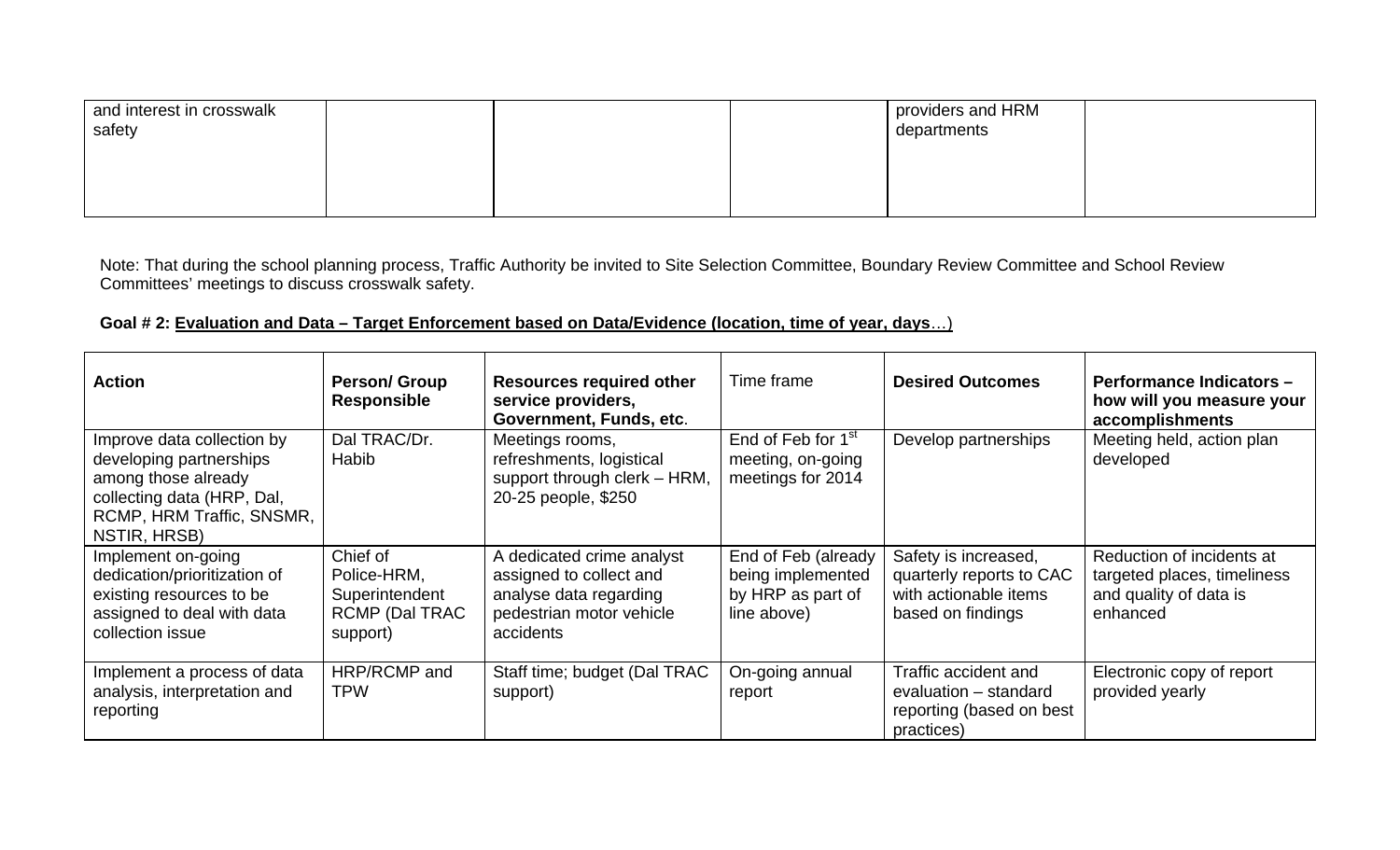# **Goal # 3: Evaluation and Research**

| <b>Action</b>                                                                                                                                                                     | <b>Person/Group</b><br>Responsible                                                                 | <b>Resources required other</b><br>service providers,<br>Government, Funds, etc. | <b>Time frame</b>                                                       | <b>Desired Outcomes</b>                                                                                                                                                     | <b>Performance Indicators -</b><br>how will you measure your<br>accomplishments |
|-----------------------------------------------------------------------------------------------------------------------------------------------------------------------------------|----------------------------------------------------------------------------------------------------|----------------------------------------------------------------------------------|-------------------------------------------------------------------------|-----------------------------------------------------------------------------------------------------------------------------------------------------------------------------|---------------------------------------------------------------------------------|
| Research potential programs<br>for community initiative;<br>following which develop and<br>implement a program for<br>community volunteers (e.g.<br>adopt a crosswalk initiative) | CSAC, Dr. Habib,<br>Dal TRAC,<br>HRP/Sgt. Reynolds<br>HRP (depending on<br>outcome of<br>research) | HRP staff resources; Dal<br>TRAC support; Training /<br>funding from HRM         | 3 months (1 <sup>st</sup> )<br>report)<br>Implement<br><b>Fall 2014</b> | Implications and<br>recommendations report<br>on how to develop a citizen<br>involved enforcement<br>and/or education program<br># incidents decreased,<br>safety increased | Report produced<br>Program developed and<br>implemented, education<br>increased |

### **Goal # 4: Enforcement – Increase non-monetary penalties**

| <b>Action</b>                                                                                                                                                                                                                                                                                     | <b>Person/ Group</b><br><b>Responsible</b> | <b>Resources required other</b><br>service providers,<br>Government, Funds, etc. | Time frame                             | <b>Desired Outcomes</b>                                  | <b>Performance Indicators -</b><br>how will you measure your<br>accomplishments |
|---------------------------------------------------------------------------------------------------------------------------------------------------------------------------------------------------------------------------------------------------------------------------------------------------|--------------------------------------------|----------------------------------------------------------------------------------|----------------------------------------|----------------------------------------------------------|---------------------------------------------------------------------------------|
| <b>Recommend the Province</b><br>review the Motor Vehicle Act<br>with respect to increasing the<br>non-monetary penalties for<br>pedestrian motor vehicle<br>violations (e.g. increased<br>points, defensive driving<br>course, pedestrian safety<br>course, mandatory driving<br>exam re-writes) | <b>CSAC</b>                                | <b>HRM Staff</b>                                                                 | End of April for<br>letter to Province | Non-monetary penalties<br>increased, safety<br>increased | Changes in Motor Vehicle<br>Act                                                 |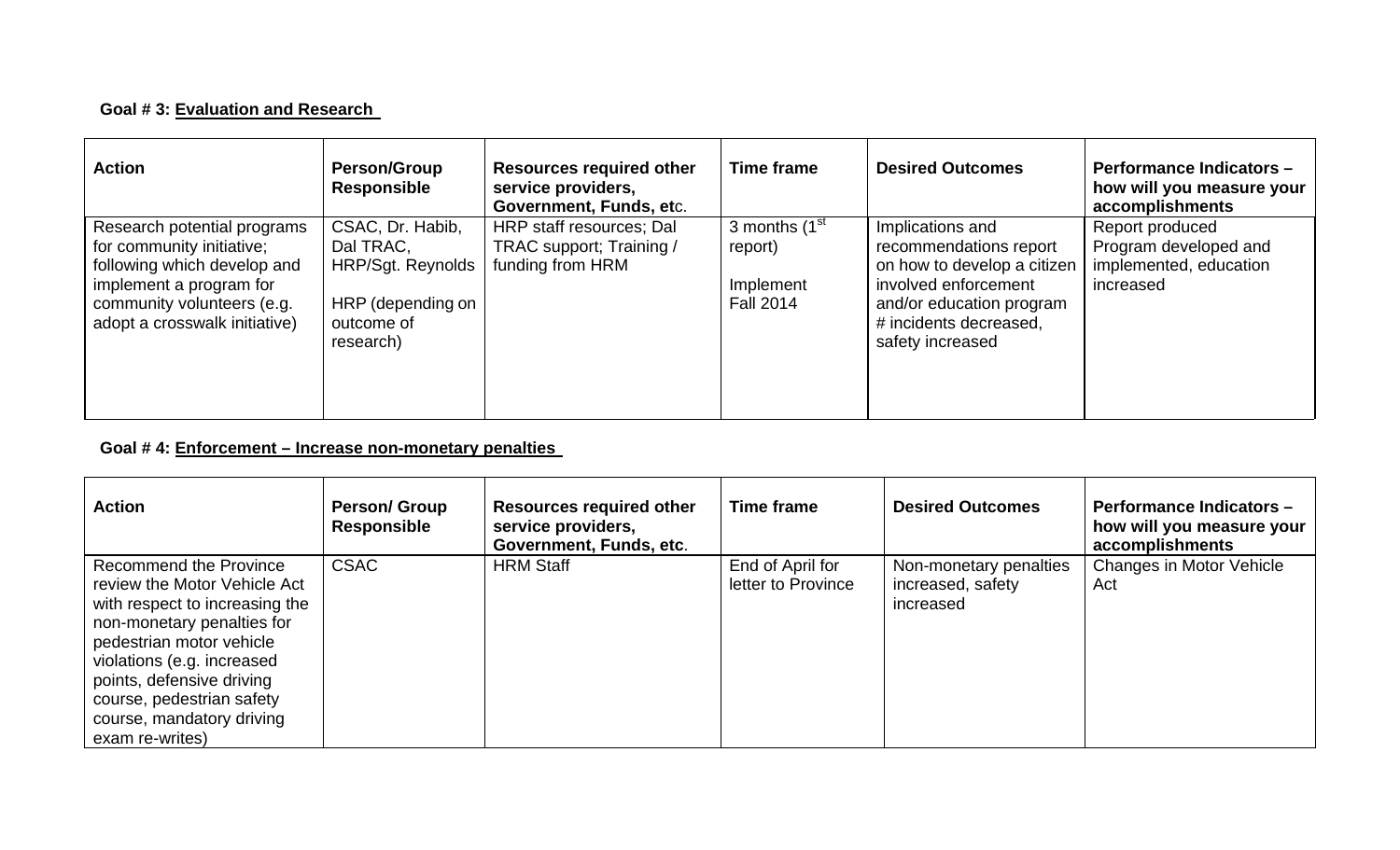| Increase enforcement of        | HRP/RCMP | Resourcing | 2014-2015 onwards | Increase targeted | Number of tickets issued |
|--------------------------------|----------|------------|-------------------|-------------------|--------------------------|
| crosswalk legislation at all   |          |            |                   | enforcement       |                          |
| crosswalks, including targeted |          |            |                   |                   |                          |
| enforcement at specific        |          |            |                   |                   |                          |
| locations and times            |          |            |                   |                   |                          |
|                                |          |            |                   |                   |                          |

# **Goal #5: Standards - Appropriate standards in place to reflect differences in local urban/suburban/rural areas**

| <b>Action</b>                                                                                                                                                                   | <b>Person/ Group</b><br><b>Responsible</b> | <b>Resources required other</b><br>service providers,<br>Government, Funds, etc. | <b>Time frame</b>                                           | <b>Desired Outcomes</b>                                                                                                                                                                            | <b>Performance Indicators -</b><br>how will you measure<br>accomplishments<br>your                                                  |
|---------------------------------------------------------------------------------------------------------------------------------------------------------------------------------|--------------------------------------------|----------------------------------------------------------------------------------|-------------------------------------------------------------|----------------------------------------------------------------------------------------------------------------------------------------------------------------------------------------------------|-------------------------------------------------------------------------------------------------------------------------------------|
| Develop a mechanism for more<br>community input through this<br>committee                                                                                                       | <b>Crosswalks</b><br>Committee             | <b>CSAC/Corporate</b><br>Communications (shape your<br>city)                     | start March 2014<br>to look at<br>process/<br>on-going 2014 | Community input enhanced,<br>greater awareness and<br>confidence among public in<br>crosswalk safety                                                                                               | Greater community<br>acceptance of standards                                                                                        |
| Recommend the Province<br>re-define the role of the Traffic<br>Authority to reflect modern<br>transportation reality in HRM                                                     | Council lead                               | CSAC, TPW and TSC                                                                | 2 years-long term                                           | Attitudinal - no longer just<br>about cars and traffic; roads<br>are for all types of users,<br>inclusive road design, safe<br>for everyone, promotes<br>health, the environment,<br>social equity | Fewer<br>incidents/complaints, more<br>people on the road, more<br>inclusive for seniors &<br>disabled, more bikes, more<br>walkers |
| In consultation with the CSAC<br>revise the warrant system for<br>installing and removing<br>crosswalks to be tailored for<br>urban vs. suburban/rural vs.<br>school situations | Traffic authority                          | Staff/Committee time                                                             | 2014-2015                                                   | Better context specific<br>crosswalks for rural,<br>suburban and urban areas                                                                                                                       | Number of complaints,<br>public feedback                                                                                            |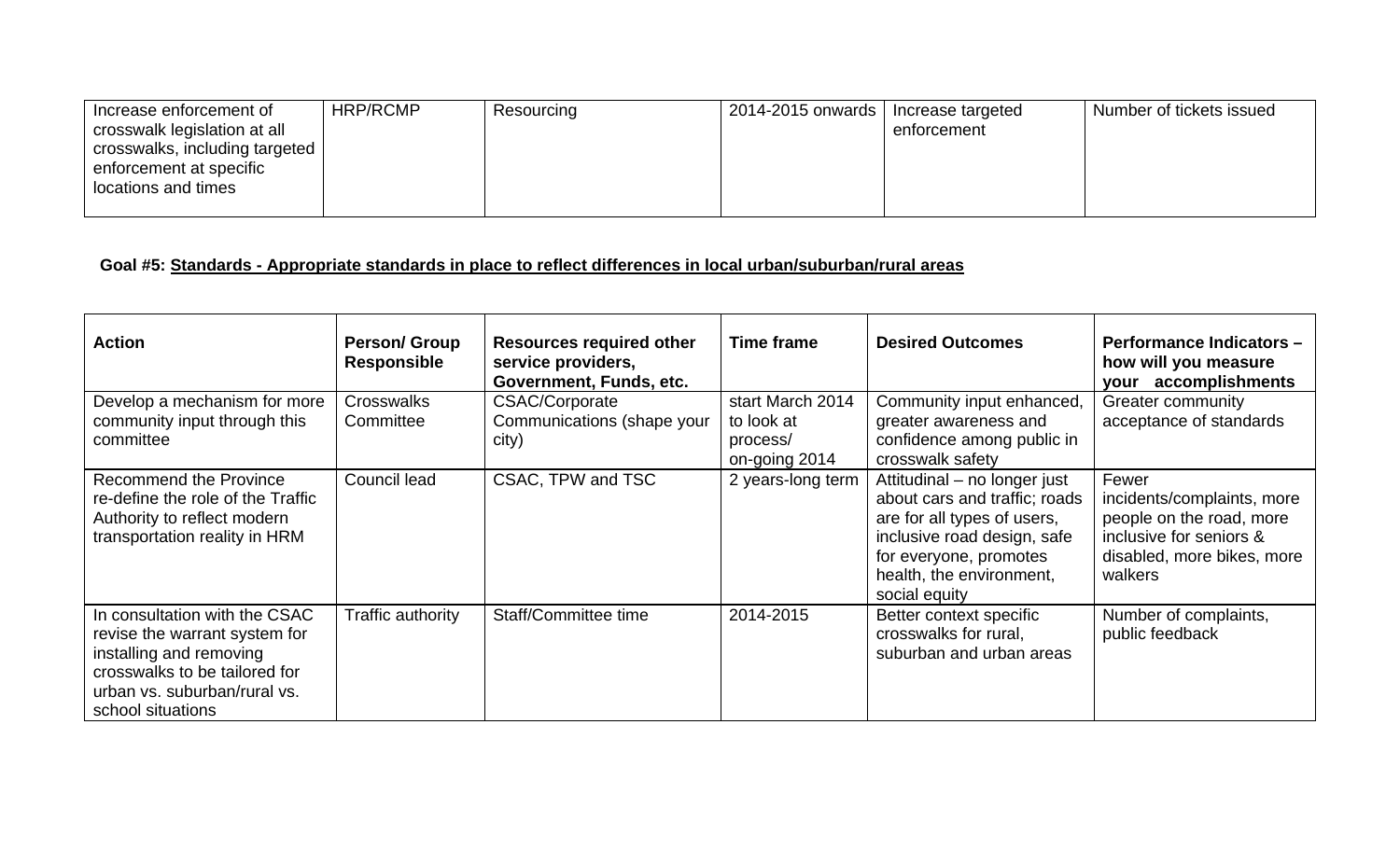# **Goal #6: Traffic Control Measures - Improve Traffic Control Measures**

| <b>Action</b>                                                                                                                 | <b>Person/ Group</b><br><b>Responsible</b> | <b>Resources required other</b><br>service providers,<br>Government, Funds, etc.                                        | <b>Time frame</b>                                                                               | <b>Desired Outcomes</b>                          | <b>Performance Indicators -</b><br>how will you measure your<br>accomplishments |
|-------------------------------------------------------------------------------------------------------------------------------|--------------------------------------------|-------------------------------------------------------------------------------------------------------------------------|-------------------------------------------------------------------------------------------------|--------------------------------------------------|---------------------------------------------------------------------------------|
| Use zebra markings at<br>crosswalks (uncontrolled,<br>marked crosswalks)<br>*Note: TSC passed a motion                        | HRM, TPW                                   | Budgetary, before and after<br>study, public education, see<br>staff report budget, public<br>education - see education | Spring 2014                                                                                     | Uncontrolled crosswalks<br>safer                 | Before and after study of<br>collisions                                         |
| recommendation to RC                                                                                                          |                                            |                                                                                                                         |                                                                                                 |                                                  |                                                                                 |
| Increase efforts of Crosswalk<br>painting maintenance; to review<br>current practices and explore<br>ways to improve services | <b>TPW</b>                                 | Staff time/operating budget                                                                                             | 2014                                                                                            | Crosswalks are more<br>visible                   | Annual inventory; compare<br>collision data                                     |
| Use pedestrian-friendly designs<br>at intersections (such as bump<br>outs make pedestrians more<br>visible at crosswalks)     | <b>TPW</b>                                 | Capital budget (funds that are<br>already approved in budget)                                                           | On-going                                                                                        | Make pedestrian more<br>visible, increase safety | Annual inventory                                                                |
| Increase pedestrian-visibility<br>such as identifying poles that<br>block pedestrian at RA5<br>locations                      | <b>TPW</b>                                 | Capital budget                                                                                                          | Summer 2014 - ID<br>locations, Fall 2014<br>$-$ design, 2015/16<br>budget year $-$<br>implement |                                                  | Annual inventory, compare<br>collision data                                     |
| Address pruning of vegetation<br>at crosswalks                                                                                | TPW, City<br>Field/Works                   | Staff time                                                                                                              | On-going                                                                                        | Increase visibility and<br>safety                | Tracking number of work<br>orders                                               |
| Approving the use of Crosswalk<br>flags in HRM                                                                                | TPW, traffic<br>authority                  | staff/community volunteer<br>time                                                                                       | 2014-15 spring                                                                                  | More visibility and safety;<br>greater community | Before and after collision<br>study; before and after at flag                   |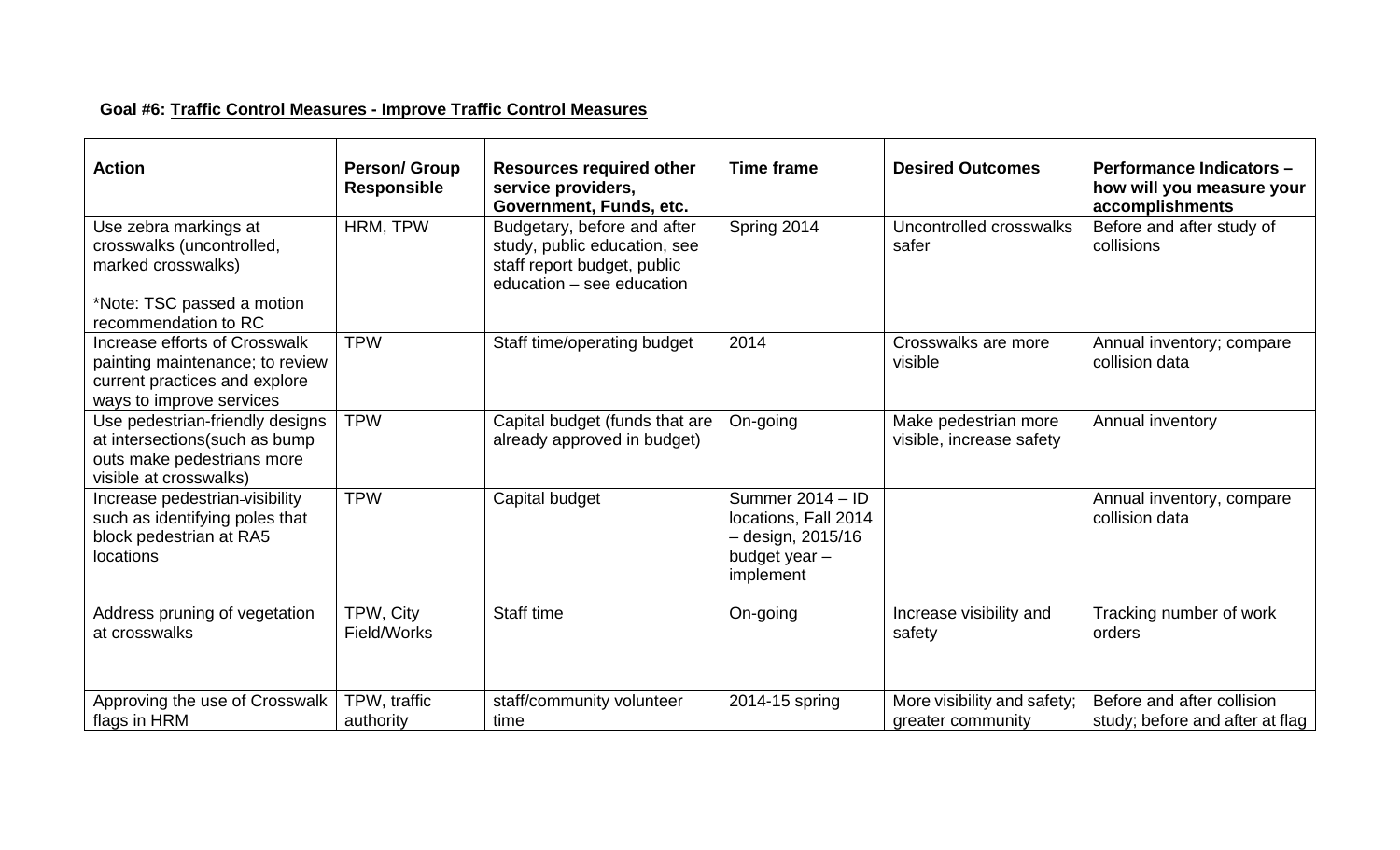| at crosswalks where the<br>community takes on the<br>responsibility of installing and<br>maintaining them                                      | Traffic authority<br>should authorize<br>it first |                                                                         |                                                           | awareness and<br>acceptance                 | longevity                                  |
|------------------------------------------------------------------------------------------------------------------------------------------------|---------------------------------------------------|-------------------------------------------------------------------------|-----------------------------------------------------------|---------------------------------------------|--------------------------------------------|
| Installation of reflective tape on<br>all crosswalk sign poles                                                                                 | <b>TPW</b>                                        | \$10,000 as an expected<br>budget cost (\$10 per pole)                  | 2014-15                                                   | Increase visibility and<br>safety           | Annual inventory<br>compare collision data |
| Install new signs facing the<br>pedestrian at crosswalks as a<br>pilot at certain sites (e.g.<br>cautioning pedestrians)                       | TPW, HRM                                          | Capital budget; Staff time                                              | Pilot 2014-15<br>Roll-out depending<br>on results 2015-16 | Safer                                       | Before and after study of<br>collisions    |
| <b>Contingent on Province's</b><br>decision to decrease speed<br>limits, allow speed reduction on<br>certain streets where deemed<br>necessary | <b>Traffic Authority</b>                          | Change in regulations<br>Staff time, street sign costs<br>(longer term) | 2014-15 spring                                            | $Speed = safer crossing$<br>Injury severity | Collision study - injury<br>severity       |
| Increase the use of advanced<br>yield to pedestrian lines when<br>deemed necessary                                                             | <b>TPW</b>                                        | Cost out; Staff time                                                    | 2014-15 spring                                            | safety                                      | <b>Collision study</b>                     |
| Continue to investigate and<br>define use of solar pole flashing<br>beacons to increase additional<br>visibility of crosswalks                 | <b>TPW</b>                                        | Staff time; budgetary if<br>approved                                    | 2014-15                                                   | Increase visibility and<br>safety           | Continue to investigate and<br>define      |
| Investigate and define the use<br>of inroad crosswalk signs at<br>appropriate locations                                                        | <b>TPW</b>                                        | Staff time; budgetary if<br>approved                                    | 2014-15                                                   | Increase visibility and<br>safety           | Continue to investigate and<br>define      |
| Recommend to the Province the<br>use of neon coloured signs to<br>identify crosswalks                                                          | Council                                           | <b>Staff time</b>                                                       | 2014-15                                                   | Increase visibility and<br>safety           |                                            |